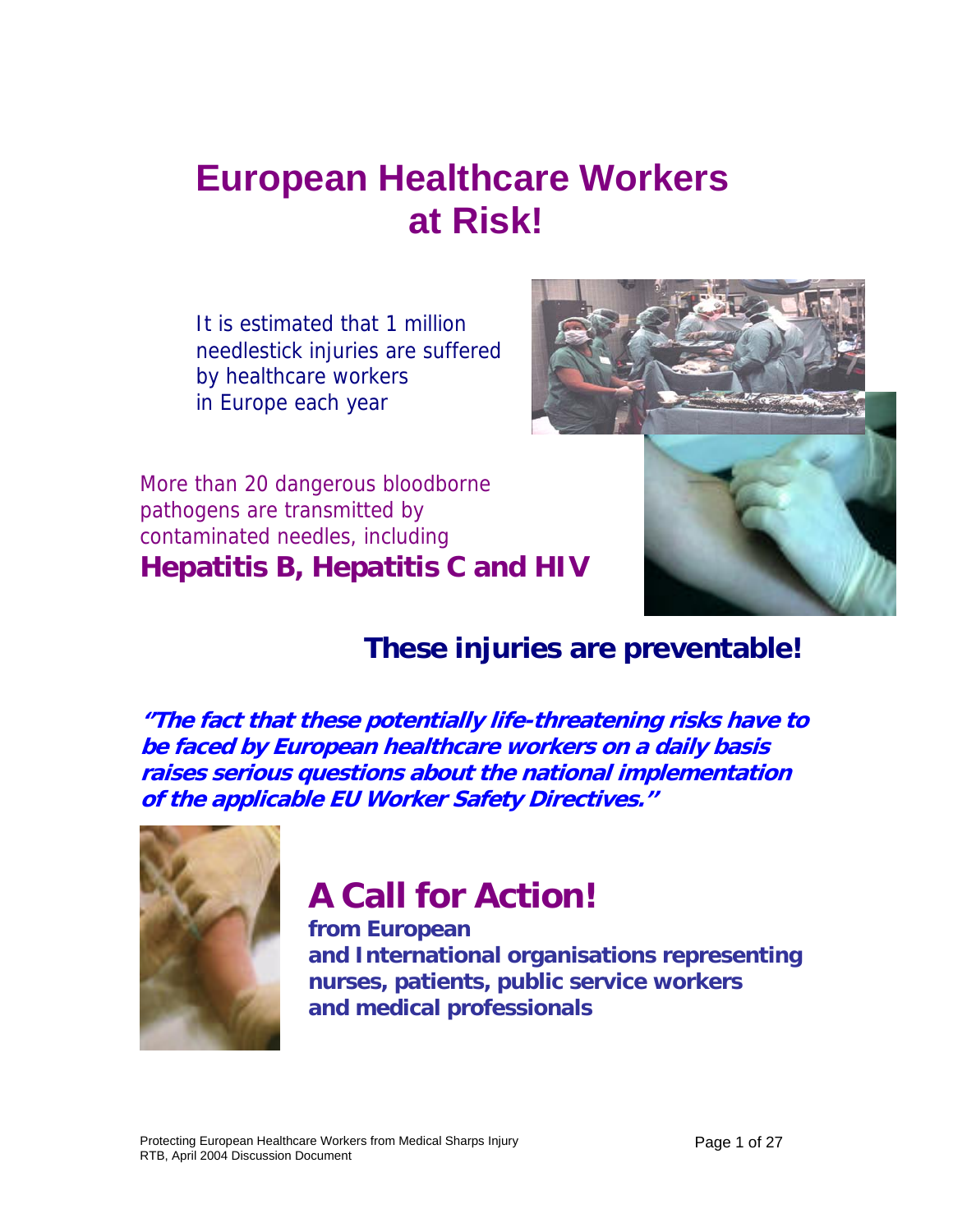

#### **RESOLUTION BY EUROPEAN AND INTERNATIONAL ASSOCIATIONS CALLING FOR EU ACTION TO PREVENT MEDICAL SHARPS INJURIES**

#### **Why we need EU Action?**

Injuries caused by needles and other sharp medical devices and the related risk of potentially fatal disease transmission remain a major threat to the health and safety of healthcare workers across the European Union today.

In addition, the distress, sickness and absenteeism resulting from sharps injuries constitute a considerable strain on the already limited human resources in the medical profession.

We call upon the EU Institutions to take the lead in the battle against sharps' injuries and to prioritise this issue so that it receives the attention it deserves and ensure implementation of proven best practices across the European Union.

#### **What is our Common Aim?**

We call on the EU Institutions to communicate clear policy and requirements to Member States in view of ensuring

**\* Consistent compliance with existing EU Worker Safety and Health Directives** among EU healthcare providers, and in particular:

**\* Better information and education** of healthcare workers on the risks of exposure, prevention methods and effective incident reporting

**\* Safer working practices**, including the use of protective clothing, safe disposal, and effective response in case of injury

**\* Use of 'Sharps Protection' Technology** especially for high-risk medical procedures.

#### **What are the specific risks to Healthcare Workers?**

Percutaneous injury from hollow bore blood filled sharp objects is the primary route through which healthcare workers occupationally acquire blood borne and potentially fatal diseases. High-risk procedures include blood collection, IV cannulation and percutaneously placed syringes. Suture needles, scalpel blades and glass items used daily by hospital staff also offer real risk if these devices have been in contact with contaminated blood.

The majority of sharps injuries are suffered by nurses and occur in patient rooms and the operating theatre, but doctors and other medical staff are also victims. Ancillary staff such as cleaners and laundry staff and other downstream workers, are also at risk. Additionally medical devices incorporating needles are frequently used for self-treatment outside of the conventional healthcare setting and this can create additional dangers for the general public.

In an average hospital, workers incur approximately 12 to 30 needlestick injuries per 100 beds each year<sup>1</sup>. However, it is estimated that between 60% and 80% of incidents go unreported<sup>2</sup>. If suffering an injury from a contaminated 'sharp', the risk of transmission of infections is 1 in 3 workers for hepatitis B, 1 in 30 for hepatitis C and 1 in 300 for HIV<sup>3</sup>.

The victim's mental suffering can be considerable. A lengthy process of diagnostic procedures must be followed before it is known whether a serious disease has been contracted or not. It needs to be recognised that the risk of sharps injuries may be a strong disincentive to taking up a medical career and may increase the scarcity of experienced medical staff.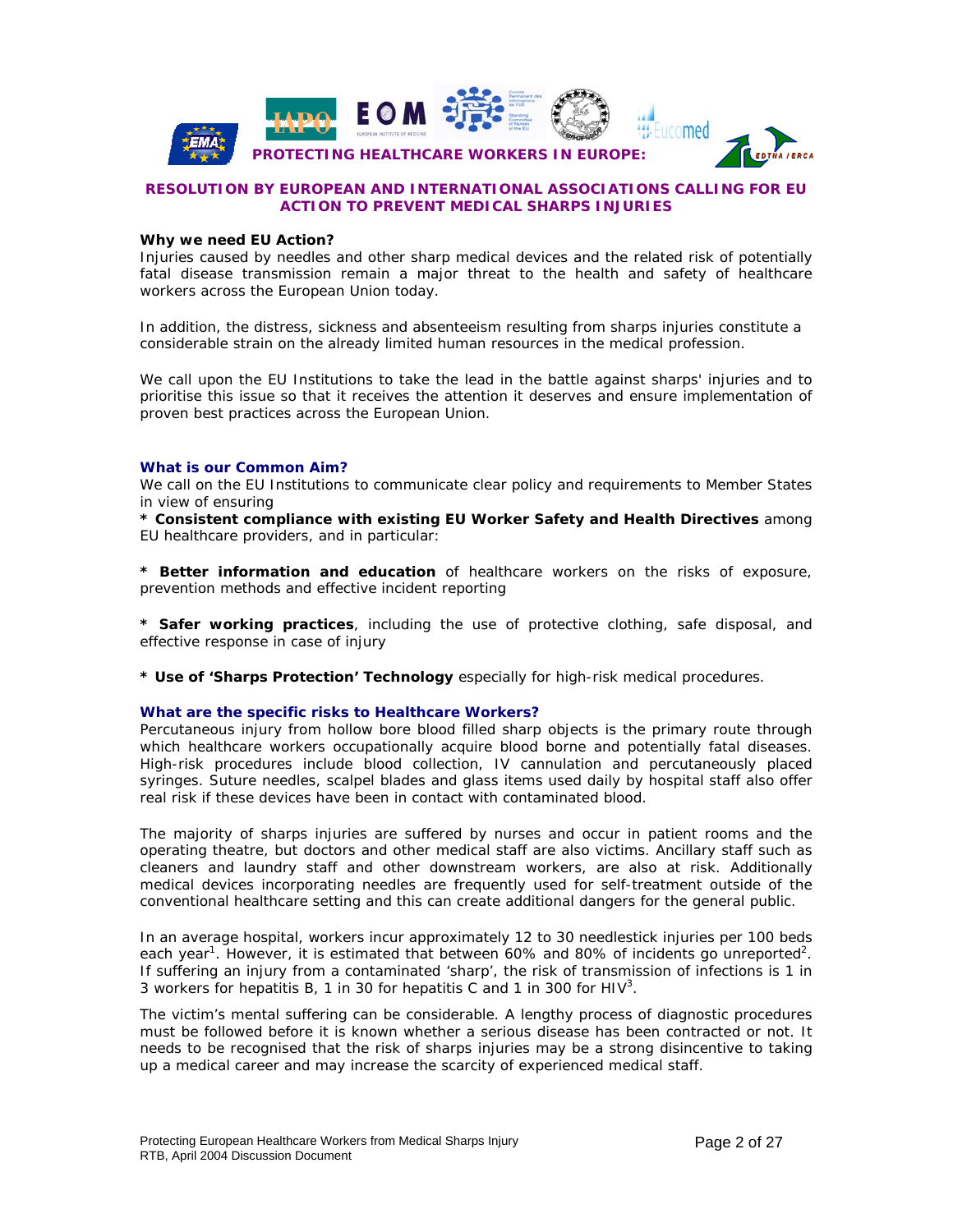### **European Healthcare Workers and Patients at Risk!**

Approximately 10 % of workers in the European Union are employed in the health and welfare sector, with a significant proportion employed in hospitals. This makes healthcare one of the biggest employment sectors in Europe, covering a vast range of different jobs. According to European data the work-related accident rate in the healthcare sector is 34 % higher than the EU average<sup>4</sup>. High on the hazards list are exposures to biologic agents, especially HIV, hepatitis C and hepatitis B viruses, via sharps injuries.

It is estimated that 1 million needlestick injuries occur in Europe each year. Between 60% and 80% of incidents go unreported<sup>2</sup>. Figures from Unison and the Royal College of Nursing estimate that there are over 100,000 such injuries each year in the UK alone. The recently issued UK National Audit Office Report<sup>5</sup> on health and safety in the National Health Service confirms that, despite the current applicable EU Directives and national legislation regarding health and safety at work and biological agents, needlestick injuries remain the second most common cause of occupational injury in the UK health service.

The prevalence of both hepatitis C and HIV is growing fast, with WHO reporting HIV approaching 40 millions cases worldwide, and an estimation of more than 5 million Europeans infected with hepatitis C. However, since people who contract the hepatitis C virus often remain symptom-free for many years, most cases remain most undiagnosed, potentially creating additional risks of cross-infection.

It has recently been reported that four healthcare workers in Britain have died after being infected with HIV through hospital accidents involving needles. Nine others have also contracted the Aids virus after suffering similar injuries while working in hospitals, but are still alive.

In a German study it was shown that 1 out of 15 needlesticks involved blood from a Hepatitis C positive source<sup>6</sup>. Applying this data to the estimated 500,000 needlestick injuries per year that occur in Germany  $\vec{r}$ , would mean over 32,500 exposures to Hepatitis C. With a sero-conversion rate of 1 out of 30, this would mean that, based on these current estimations, over 1,000 health care workers convert to this deadly virus every year in Germany alone as a result of accidental needlestick injuries. In addition to the risks facing healthcare workers, this also raises serious questions about the potential for cross-infection of Hepatitis C to patients.

The costs associated with each needlestick injury can vary considerably, but are significant. The provision of post exposure prophylactic (PEP) alone can be several thousand Euros per case. For an injury resulting in transfer of a serious bloodborne virus it has been estimated that, in certain cases, the cost could be as high as EUR  $1,000,000^8$ .

### **Conclusion**

European healthcare workers face potentially life-threatening infections, due to needlestick injuries, every day. Their patients are also potentially at risk from cross-infection. Despite the efforts, to date, of the European Commission and the European Agency for Safety and Health at Work, the approach taken to protecting healthcare workers from needlestick and other medical sharps injury by healthcare employers in the majority of the member states has not been adequate, and a significant disparity is beginning to grow with regard to the protection of healthcare workers across the EU.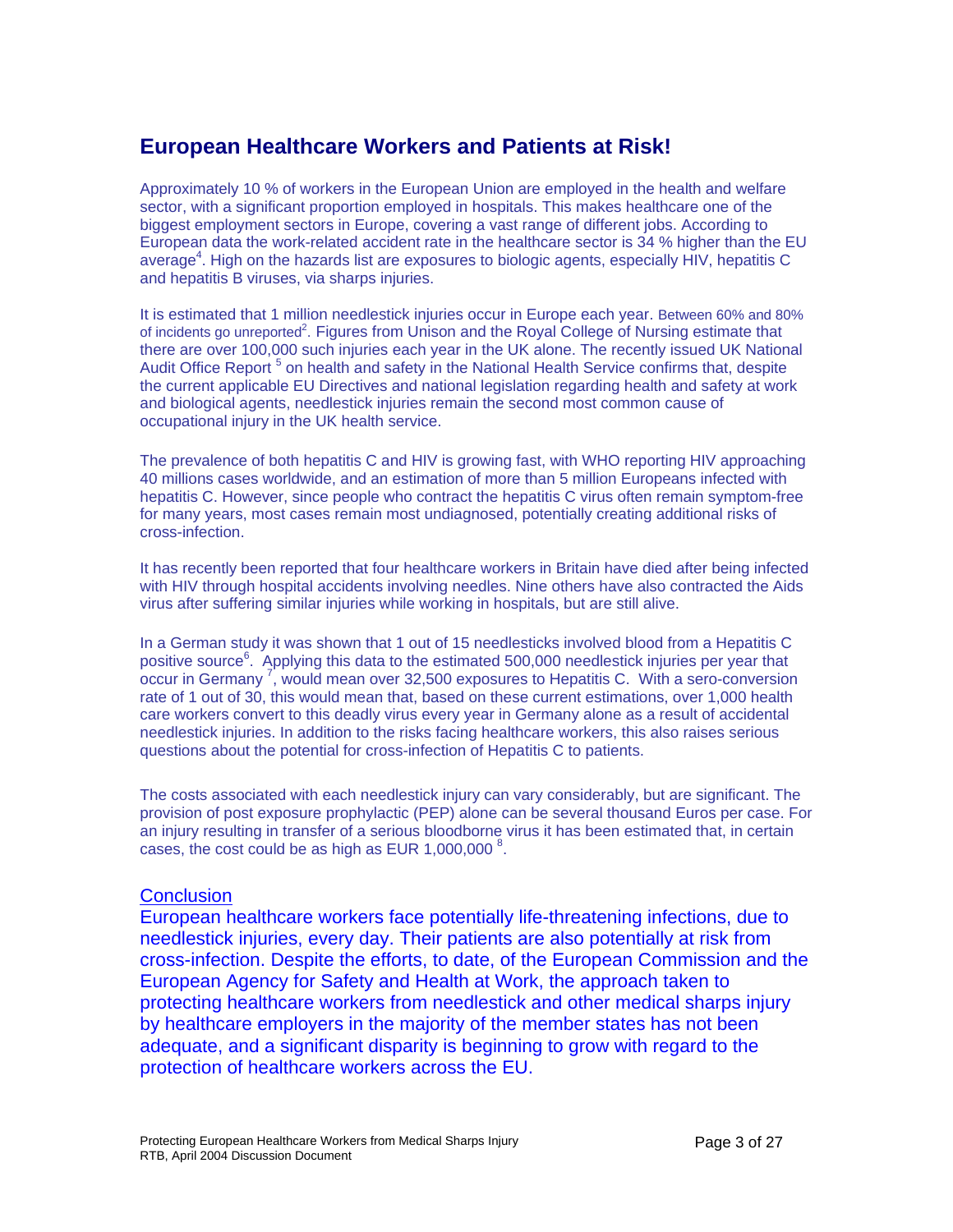### **Available Solutions**

### *''Better health and safety performance in the healthcare sector will benefit not only workers but also everyone receiving treatment and reduces costs.''*

*European Agency for Safety and Health at Work FACTS Issue 29 Safety and Health Good Practice on-line for the Healthcare Sector ISNN 1681-2123* 

Independent studies show that solutions are available today which can prevent more than 80% of needlestick injuries. A combination of training, safer working practices and the use of medical devices incorporating needlestick protection technology, can prevent many of these potentially fatal injuries.

For example a recent independent study showed that safety education and safer procedures (including disposal) can lead to a 59% reduction in sharps' injuries, and a combination of safety education, safer procedures and the use of medical devices incorporating needlestick/sharps protection technology can lead to an **84% to 100% reduction** in the number of needlestick injuries (depending upon application).

(Ref. Advances in Exposure Prevention; vol. 3, no. 4; Libourne study GERES day 09/2001)

There has been significant technical progress in recent years. The medical technology solutions that are available in Europe today, to help protect healthcare workers include: -

- o Medical devices with automatic shielding, retraction or blunting of the needle.
- o Medical devices which include a needle shielding, retraction or blunting feature that is manually operated.
- o Medical devices with shielded cutting blades.
- o Needle-free systems for certain applications.

### **Conclusion**

Unfortunately, in the EU today, we do not see a consistent application of the necessary safety measures or the available medical technology to help protect healthcare workers from needlestick injury. A number of member states are taking appropriate steps to implement the necessary measures, but many are not. Hence, in general, member states are not placing adequate emphasis on prevention of these potentially fatal occupational injuries, in accordance with Council Resolution 2002/C 161/01, on a new Community strategy on health and safety at work (2004 – 2006).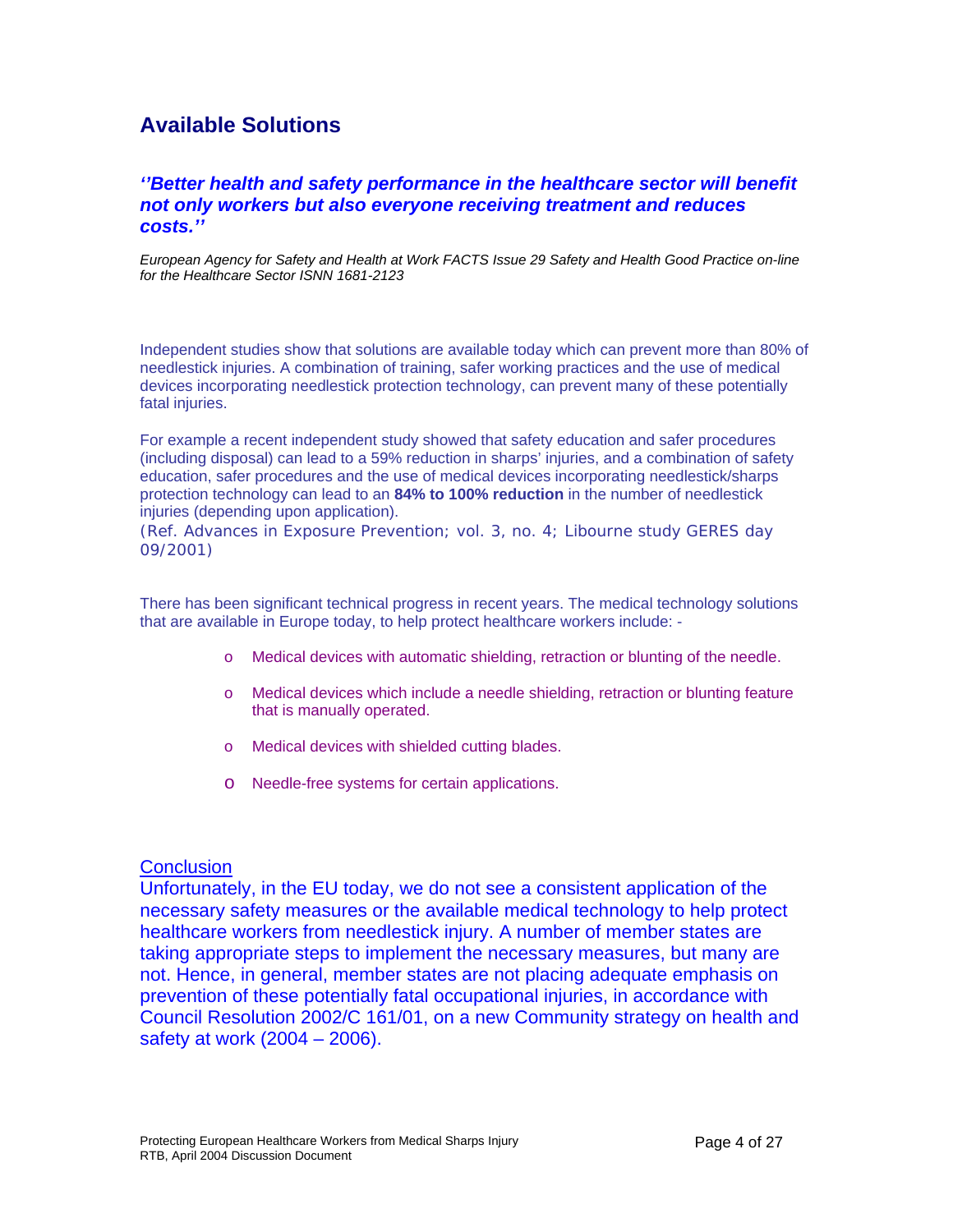### **Legislation**

As a result of the following applicable EU worker safety directives, which the member states are required to transpose into national law, employers are legally obliged to eliminate, or reduce to the extent possible, occupational risks that threaten their workers. They are also responsible for adapting their operations to technical progress, by using newer technology, which can reduce or eliminate risk.

#### EU Council Directive 89/391/EEC

Concerns the **Safety and Health of Workers**, and requires that, if risks cannot be totally eliminated, they must be combated at source. Dangerous practices must be replaced by the non-dangerous or the less-dangerous. Employers are also responsible for adapting their operations to technical progress, by using newer technology, which can reduce or eliminate risk.

#### EU Council Directive 89/655/EEC,

Deals with **Work Equipment** and obliges employers to provide a safe working environment. In this context medical devices are 'work equipment', and they must be chosen with a view to avoiding or minimising risk.

#### EU Council Directive 2000/54/EC

Consolidating previously existing legislation concerning **Biological Agents**. Employers must assess risk, prevent workers' exposure to biological risks, or, if prevention is not technically practicable, reduce it to the lowest risk level for adequate protection by means of workplace design, engineering control measures, hygiene measures and safe handling of waste. In addition, employers are required to make available their risk assessment information to Competent Authorities upon request.

#### *The USA experience:*

#### US Legislation Introduced to Prevent Needlestick Injuries

In the USA, Congress was prompted to take action in response to growing concerns over bloodborne pathogen exposures from sharps injuries and in response to recent technological developments that increased employee protection. On November  $6<sup>th</sup>$  2000, the 'Needlestick Safety and Prevention Act' was signed into law, requiring all healthcare facilities in the USA to evaluate, purchase and provide medical devices incorporating needle protection for their staff. Healthcare employers in the USA are also now required to maintain a sharps injury log and involve non-managerial potentially exposed health care workers in the evaluation and implementation of work practice controls and devices incorporating needle protection. (US Federal Register, 2001)

### **Conclusion**

Applicable EU legislation exists today. Unfortunately, this broad legislation concerning worker safety, although effective in many sectors, has not led to appropriate measures being consistently applied in the healthcare setting. Even the more specific EU requirements concerning biological agents has failed to protect healthcare workers from needlestick and other medical sharps injuries, and the associated exposure of workers and their patients to potentially fatal bloodborne pathogens.

### **What needs to be done?**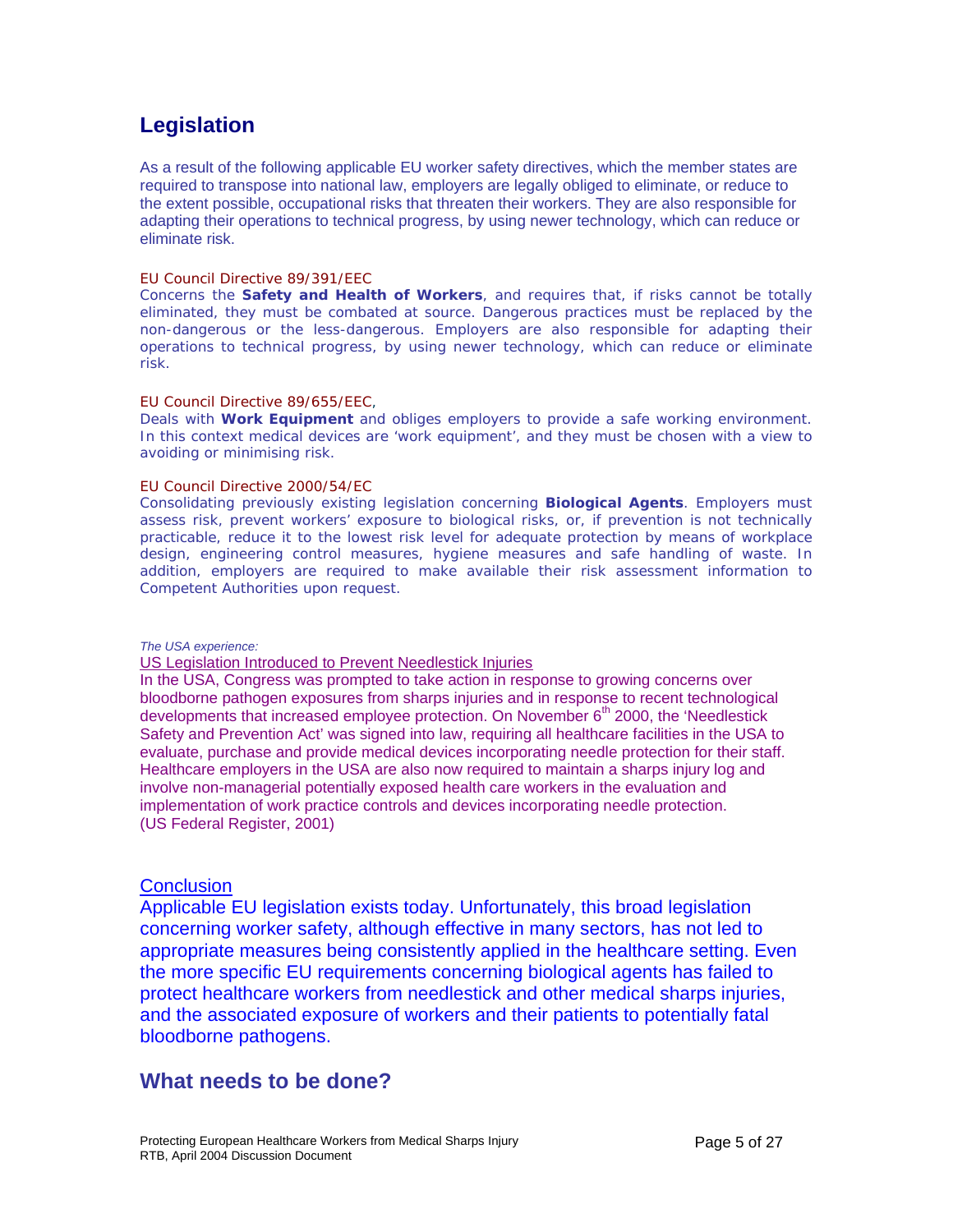The European Agency for Safety and Health at Work recommends the following preventative measures to combat needlestick injury:

- 9 **Eliminate the use of needles where safe and effective alternatives are available.**
- $\checkmark$  Implement the use of devices with safety features and evaluate their **use to determine which are most effective and acceptable.**
- 9 **Modify work practices that pose a needle injury hazard to make them safer. Avoid recapping needles.**
- $\checkmark$  Train workers in the safe use and disposal of needles in appropriate **sharps containers.**

### *European Agency for Safety and Health at Work. FACTS 29. ISSN 1681-2123*

A small number of Member States are tackling this issue, but many are not. For some years now, the public healthcare sector in France has been notable, and unusual, for its growing adoption of measures to prevent needlestick injuries. The Circulaire DGS-DH No. 98/249 du avril 1998 provides binding guidelines to hospital authorities regarding the practices to prevent needlestick injury. This has led to a substantial reduction in needlestick injury in the public healthcare sector, as demonstrated by many individual and multi-centre studies. However, in contrast with this improvement, in the private hospital centre in France, where these measures have not been widely introduced, the rate of needlestick injury remains as high as before.

In Germany, we have seen the October 2003 introduction of theTRBA 250 (Technical Rules for Biological Agents) which includes specific requirements that must be introduced to protect healthcare workers from needlestick injury. In the UK, following the recent National Audit Office Report on safety in the NHS, which confirmed that needlestick was the second highest cause of occupational injury, the Department of Health has publicly acknowledged its concern at the number of needlestick injuries that take place within the NHS each year. The Department has committed to issuing new guidance on the subject, to include risk assessment and the introduction of safer technology. In Spain also, we understand that measures are being taken to improve the situation.

### **Conclusion**

The above preventative requirements, laid down by the European Agency for Safety and Health at Work, are clearly appropriate, and have been proven effective through independent study. Unfortunately, at this time it appears that they are not implemented, or even being considered for implementation, by the majority of healthcare providers across the EU.

To ensure that the applicable preventative measures are consistently applied across the EU, to protect our healthcare workers, requires action from the European Commission to provide a legislative linkage between the requirements and compliance with applicable worker safety directives.

### **A Call for Action**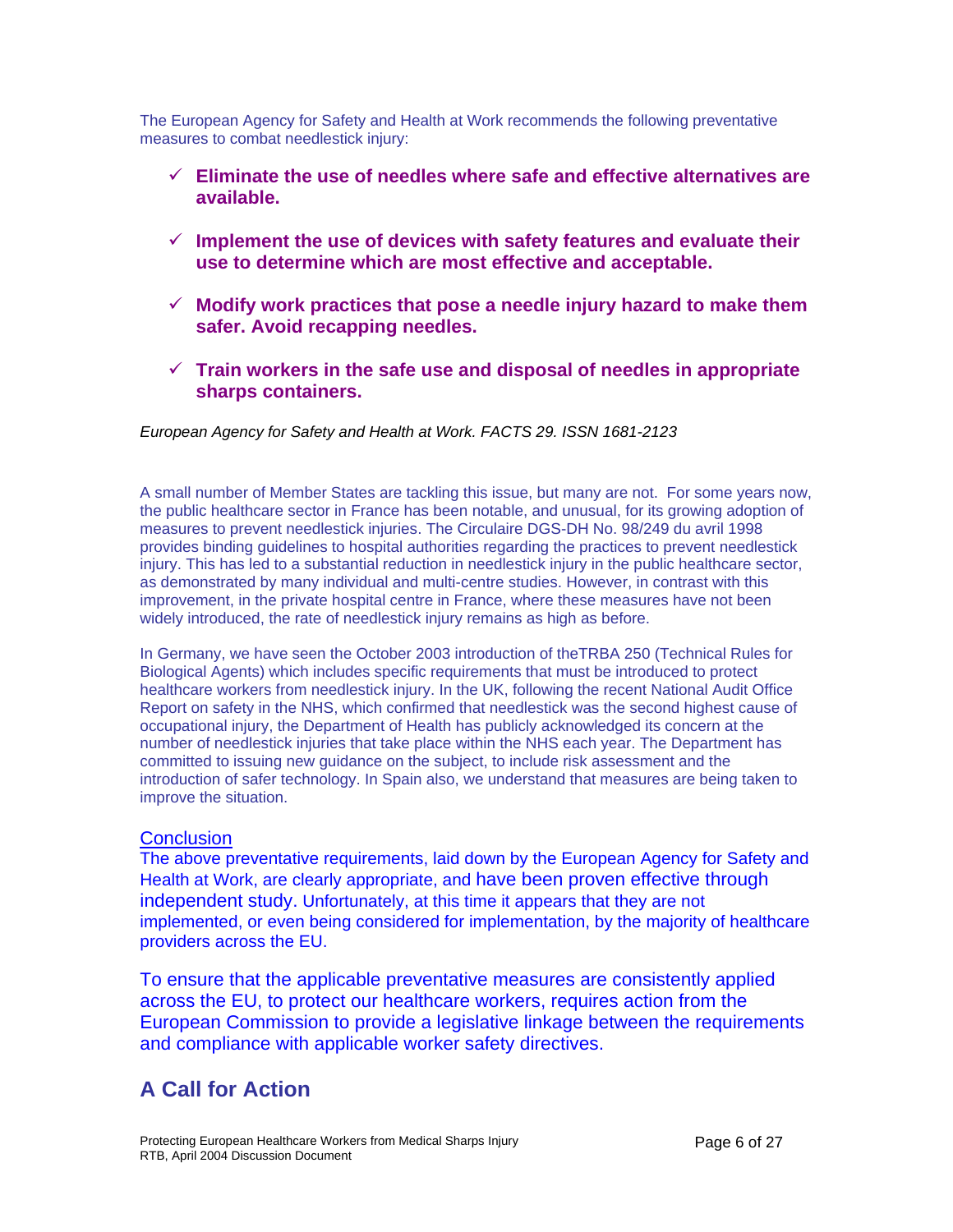The fact that these potentially life-threatening risks are faced by European healthcare workers on a daily basis, raises serious questions about the national implementation of the applicable EU worker safety Directives.

It must also be noted that there is a clear disparity developing regarding the protection provided for healthcare workers across the EU.

### **Conclusion**

The preventative measures recommended by the European Agency for Safety and Health at Work have been proven effective in reducing needlestick injuries. These measures need to be urgently and consistently implemented across the EU.

We believe that the Commission has a clear responsibility to take urgent and concrete action to protect healthcare workers, and their patients from these potentially fatal injuries. We also believe that the Commission is best placed to do so.

The most directly applicable Directive is 2000/54/EC, concerning biological agents. This would therefore, appear to be the most appropriate vehicle for implementing the additional requirements that are needed to guide healthcare employers in effectively meeting their legal responsibilities for risk management in the healthcare context discussed.

The specific requirements to protect healthcare workers from needlestick and other medical sharps injuries could be provided as an additional annex to Directive 2000/54/EC. As this addition to the annexes would be implemented on the basis of technical progress, the procedure laid down in Article 17 of Directive 89/391/EEC would apply.

*David Byrne, the EU Commissioner for Health and Consumer Protection, recently spoke of well managed health systems being positive, forward looking investments <sup>9</sup> . This is correct, and most would agree that the most valuable asset of the health system is its staff, who deserve to be protected from avoidable occupational risk.* 

*Arguably this is the most important investment of all.*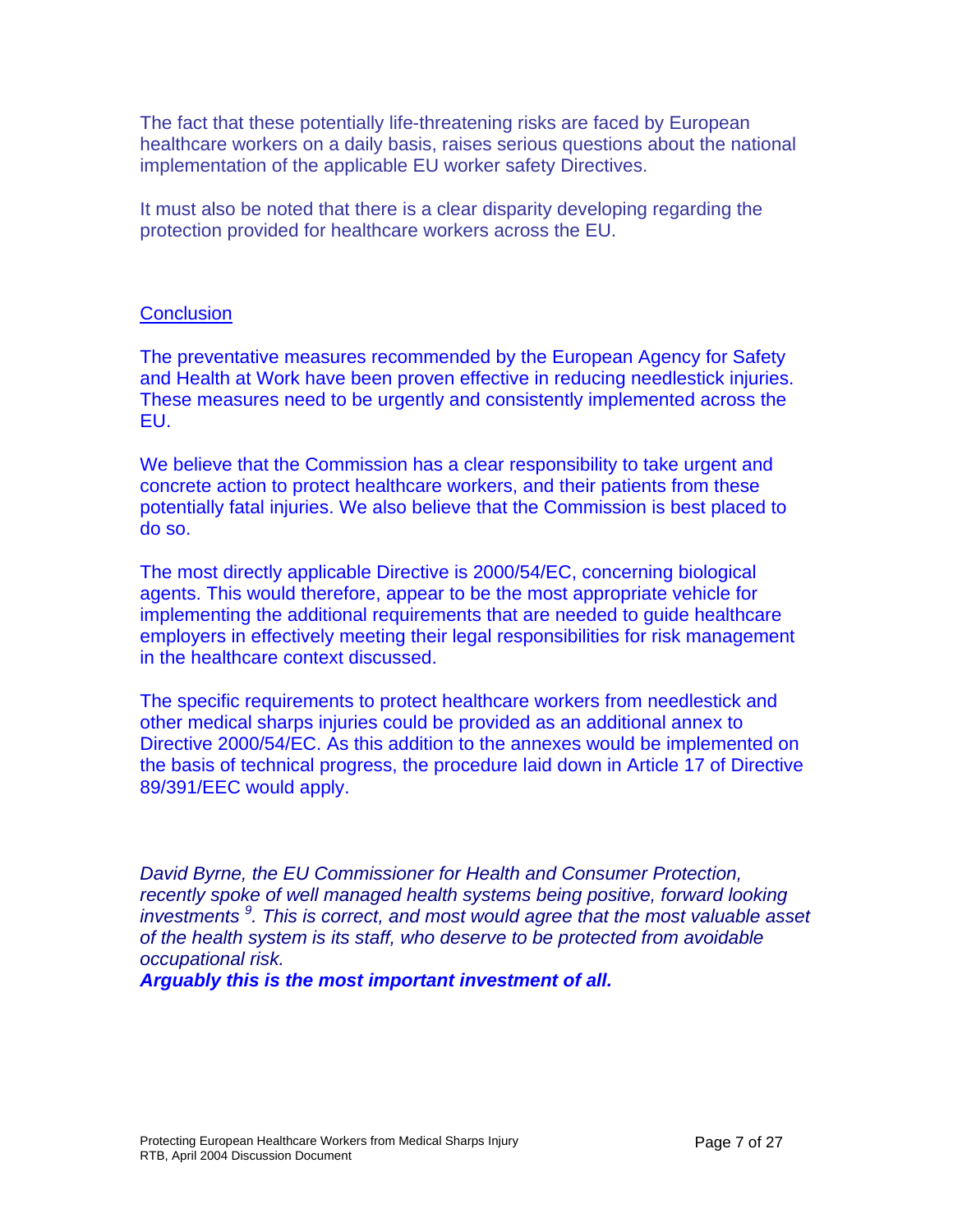### **Healthcare Workers' Stories**

Source: Extracts from 'Demanding Safety'; Karen Daley, R.N., M.P.H., Advances in Exposure Prevention – Vol 4, No. 4

''After drawing blood from an elderly patient with mild dementia, I turned to dispose of the butterfly needle in the sharps container, which was above my eye level. Suddenly I felt a stinging pain. I had been stuck on the index finger of my right hand by another needle that had become wedged in the container's hinged opening. The needlestick was deep and bled profusely through the puncture site in my glove.''

I filled out an accident report and saw the nurse practitioner in out 'fast track' area who offered me post-exposure prophylaxis (PEP) for HIV as part of the occupational health protocol.''

The results from my six-month HIV and HCV tests came back on December 23, two days before Christmas. They indicated that I was positive for both viruses.''

 $\degree$ I can't describe to you how drastically one moment – the moment of my needlestick – has changed my life. Since January, I have had to come to terms with the fact that I am infected with not one, but two potentially life-threatening viruses.''

Source: Extracts from Speech by Ana Salegui – Spanish Nurses Association (At European Parliament Event of Eliminating Sharps Injuries, March 2003)

''It happened after I finished collecting blood from a patient. I really thought I was going to die. I want to talk about this sentence that we should spread. 'No more needlestick injuries.' This is not an isolated case. I was infected with the blood. That patient died six hours later. I knew she was HIV positive. …it was necessary to wait for the test results… It was a period full of stigmatization, discrimination. ..I am the voice of many people who can no longer speak. I am the voice of many colleagues, many people who are hidden. .. Behind each accident, behind each needlestick injury there is a whole case of a family who suffers the consequences. I am living proof that talks for all those people who day-after-day, today in 2003, they know there is a high safety material and they know they can avoid these tragedies to happen again.

Source: Extracts from 'One Unnecessary Needle = HIV + HCV'; Lisa M. Black, R.N., B.S.N, Advances in Exposure Prevention – Vol 4, No. 3, 1999

"As I assembled my supplies I noticed that Mr. Jones' IV line was not equipped with the needleless IV access system that the hospital had made available in order to prevent needlestick injuries. Because the IV line was occluded, I was unable to change over to the needleless system.''

I filled a syringe with saline irrigation solution and inserted the needle into the rubber port on the patient's IV line. Using a push-pull method, I attempted to aspirate the blood clot from the occluded catheter and then flush the solution through the line. During this procedure, however,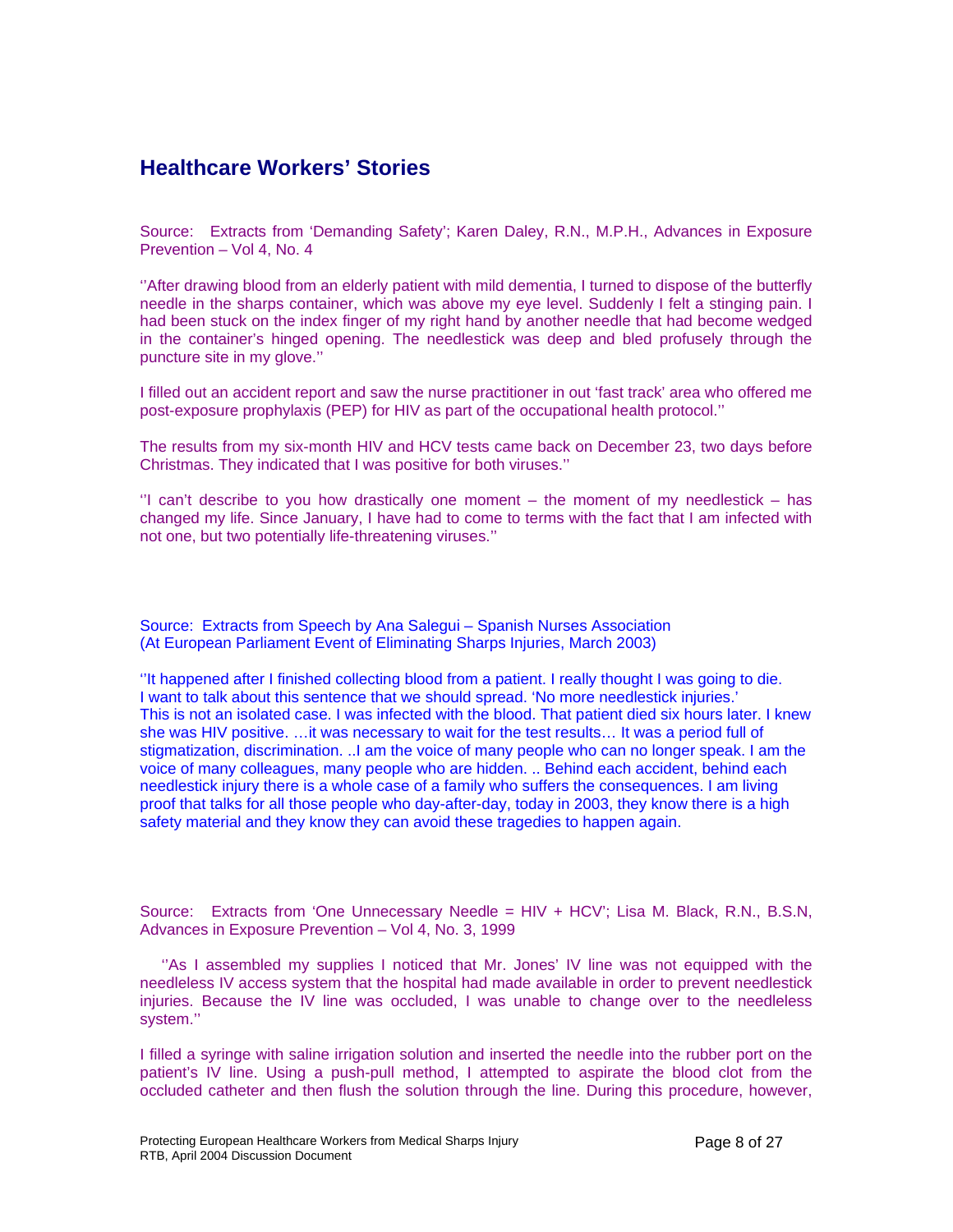Mr. Jones startled and his arm jerked – a motion which caused the needle that had been inserted through the rubber stopper of his IV line to dislodge and to puncture my left palm.''

I was sent immediately to the emergency department and had blood drawn for baseline tests for HIV, HBV and HCV, which eventually came back negative. I was started on a regimen of AZT, 3TC and Crixivan within two hours of my blood exposure. I was instructed to take some of the pills with food, others on an empty stomach, and continue this regimen around the clock for one month, returning for frequent blood counts to monitor my response to these potentially toxic chemicals. Although the drugs made me ill, I adhered to the regimen faithfully.''

''I was assigned to care for Mr. Jones again, ten nights later, when he finally lost his battle against AIDS and died.

The weeks after my needlestick were the most tumultuous of my life. I experienced severe fatigue and nausea from HIV medications, difficulty with tasks that required concentration, and trouble with short-term memory.''

''My three-month post-exposure blood work came back negative. I felt like the weight of the world had been lifted from my shoulders.''

''On July 27, 1998, nine months and nine days after my needlestick injury, I learned that I had, indeed, been infected with HIV.''

''There are no words to adequately describe the horror of the moment when I learned that I was HIV positive.''

''In October 1998, during some routine follow-up blood work, my liver enzymes were found to be severely elevated. Subsequent testing revealed that I was seropositive for hepatitis C (HCV).''

Source: Ridzon R, Simultaneous transmission of HIV and HCV from a needle stick injury. N Engl J Med 1997; 336:919-922.

In July 1990 a 48 y/o HCW sustained a deep NSI after she drew blood on an AIDS patient She refused zidovudine PEP and 8 months later was diagnosed with HCV, and 3 months thereafter with HIV. 28 months after the NSI she developed hepatic coma and died

Source: Health and Safety Bulleting news item, 1998

In 1992 a Junior Doctor was pricked accidentally by a colleague. No infection was transmitted, but she developed incapacitating needle phobia which finished her career In her claim she blamed lack of occupational health support: the hospital had no needlestick injury policy. She received £465,000 in damages.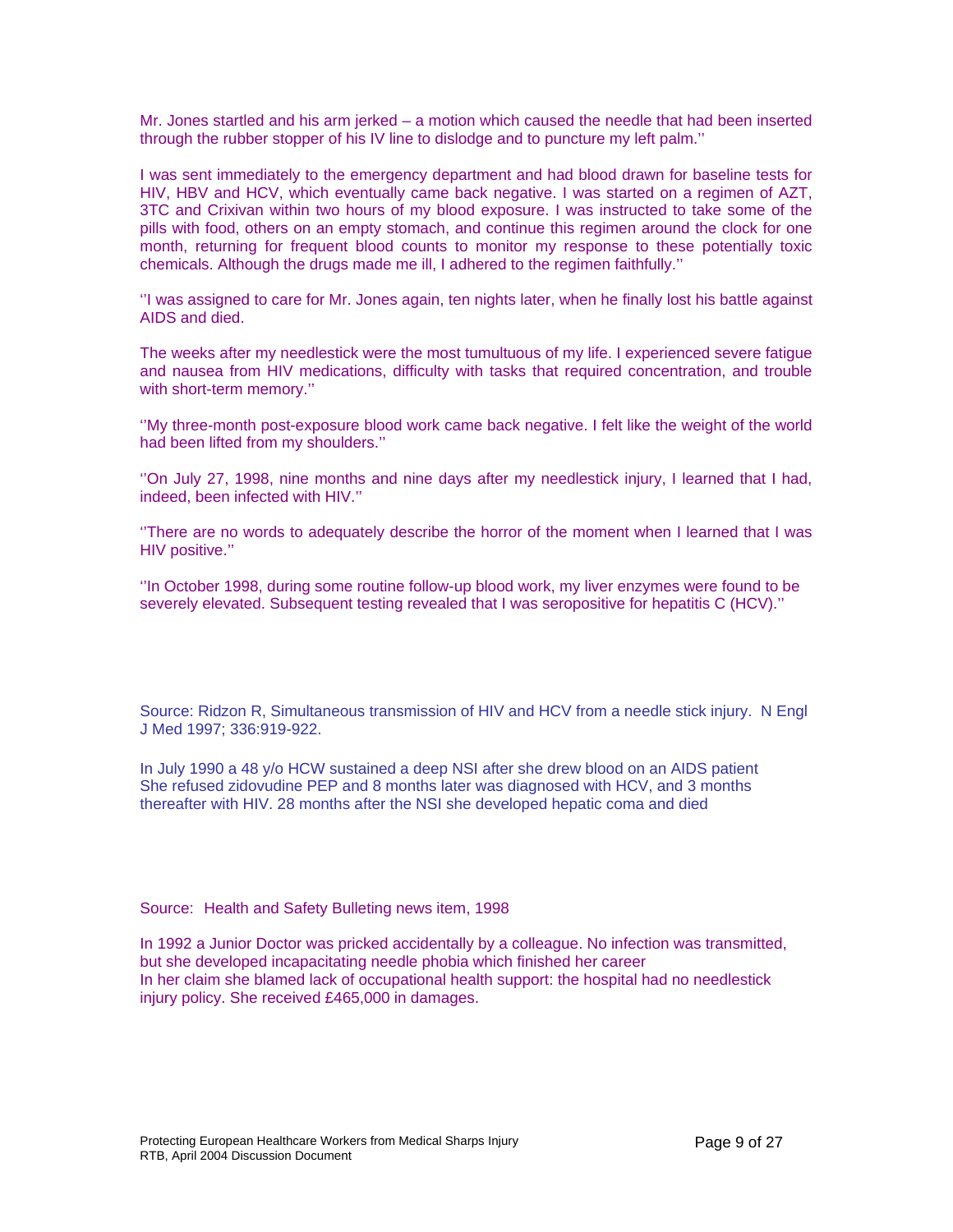Source: "UK Safer Needles for Safer Healthcare Network"

Laundry worker Susan Robertson was emptying a bag of infected linen when a discarded needle pricked her thumb. She informed her manager and was sent to the Occupational Health Department where she filled out an accident report form and had a blood test. She was told to return if she developed flu-like symptoms. To her knowledge, Susan was not tested for either Hepatitis C or HIV. She merely received a letter saying she should have a Hepatitis B booster vaccination. In the months following the injury Susan suffered from many different illnesses. She had problems sleeping and she and her family were under constant stress wondering whether her illnesses were related to the needlestick injury. Her fight for compensation took 3 years. Eventually she received an out of court settlement for £2500, as the hospital was found to be negligent in its disposal of the needle that injured her. Susan says: « What people don't realise is that this accident damaged me and my family psychologically. We were under constant stress thinking about the effects of the injury. »

Source: SIROH, Italy HCV Infection of a Nurse

Infectious diseases nurse suffered a needlestick whilst disposing a winged steel needle in a sharps container. The device had been used for drawing blood from an AIDS patient with NHL (CD4+ count: 50 cells/mmc) who tested HCV-Ab negative the day of the accident and died within ten days. The nurse was given PEP within 1 hour for 25 days. Demonstration of occupationally acquired HCV infection with seroconversion and ALT elevation at 3 months. HIV negative at 12 months.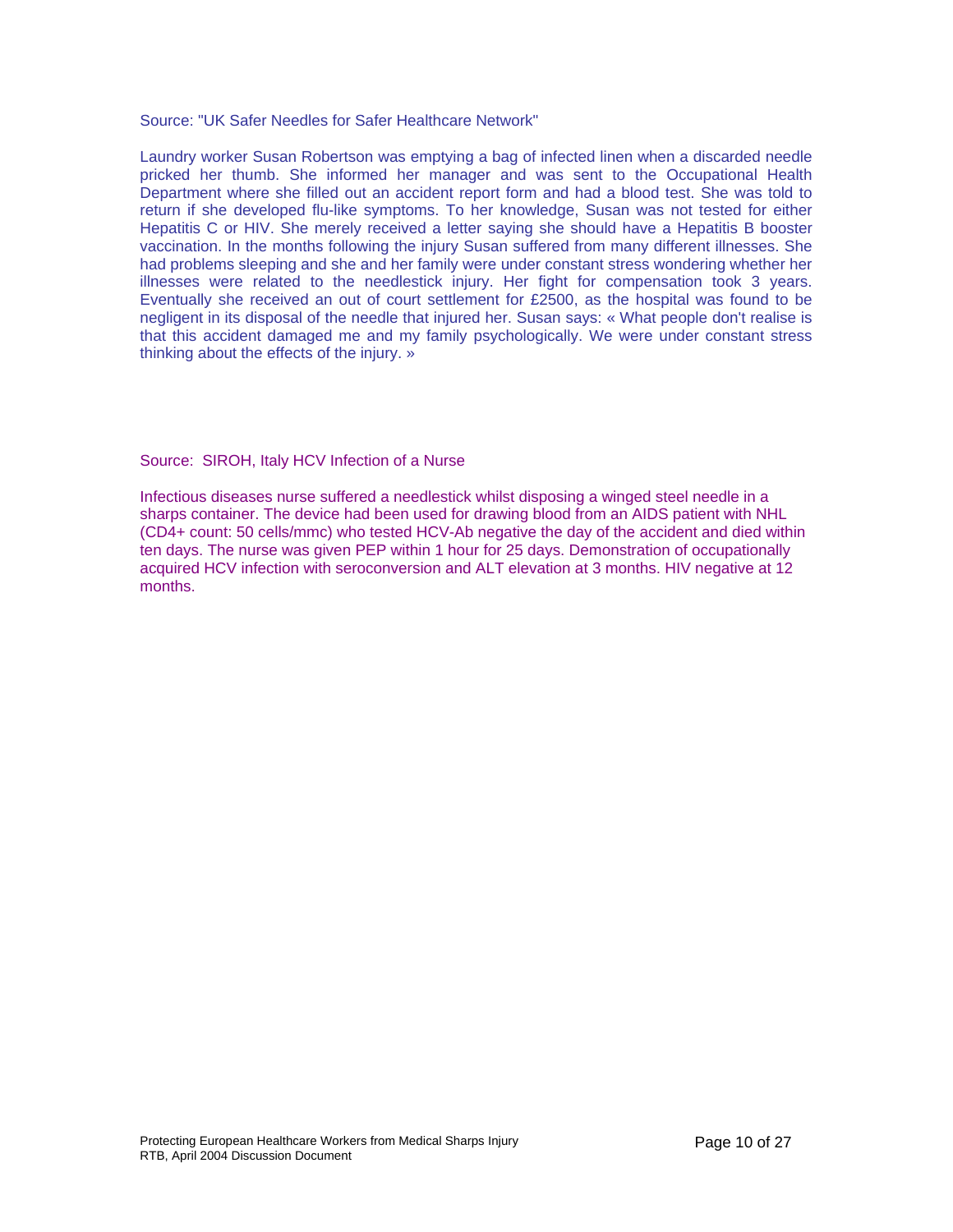### **Questions and Answers**

### *Is this really such a big problem?*

In a number of European countries stakeholders awareness is growing (EPINETAC in Spain, GERES in France, SIROH in Italy), as a direct result of studies showing that there is a serious problem for which currently available and effective solutions exist.

The European Agency for Safety and Health at Work has listed healthcare and laboratory workers high on the list of those occupations at risk of serious infection, which can result from needlestick injuries.

*European Agency for Safety and Health at Work. FACTS 41: Biological Agents ISSN 1681-2123* 

Cross-infection to patients is also a matter of concern. For example, the New England Journal of Medicine. (Volume 343. Number 25, December 21, 2000) reports the transmission of Hepatitis C virus from a patient to an anaesthesiology departments assistant and then to five patients.

Other independent publications include: -

Ir Med J. 1992 Sep;85(3):102-4

**Phlebotomy practices/needles stick injuries/hepatitis B status/among interns in a Dublin hospital. Gaffney K, Murphy M, Mulcahy F** 

Department of Genitourinary Medicine, St James's Hospital, Dublin.

*Needlestick injury is the most important risk event for human immunodeficiency virus (HIV) and hepatitis B Virus (HBV) transmission to health-care workers. We examined phlebotomy practices, the frequency of needle stick injuries, the reporting of such injuries and hepatitis B status among interns in St James's Hospital during a six month period. This study took the form of a questionnaire. The response rate was 100%. 72% had at least one needlestick injury during this time period, 23% had injuries from known HIV sero-positive or hepatitis B surface antigen positive patients, less than 5% of all injuries were reported and only 41% of interns were definitely hepatitis B immune. The majority (77%) resheathed needles by hand.*

### Quotidien du Médecin : 28 Mai 1997 - n°6074

**« Fréquence élevée des AES chez les étudiants en médecine effectuant des gestes infirmiers » High incidences of NSI in the medical student population practicing nursing procedures.** *200 medical students in Nice teaching hospital have answered a questionnaire made by the hospital. 25% of the students declared that they have been victim of NSI at least once. The level goes to 37% with the students at the end of the DCME cycle. In 58% of the cases the accidents occurs during an on call period. The highest risk procedure is the arterial blood drawing (44%). One out of two student does not respect the safety procedure. The rate of underreporting is very high giving a falsely low NSI rate.*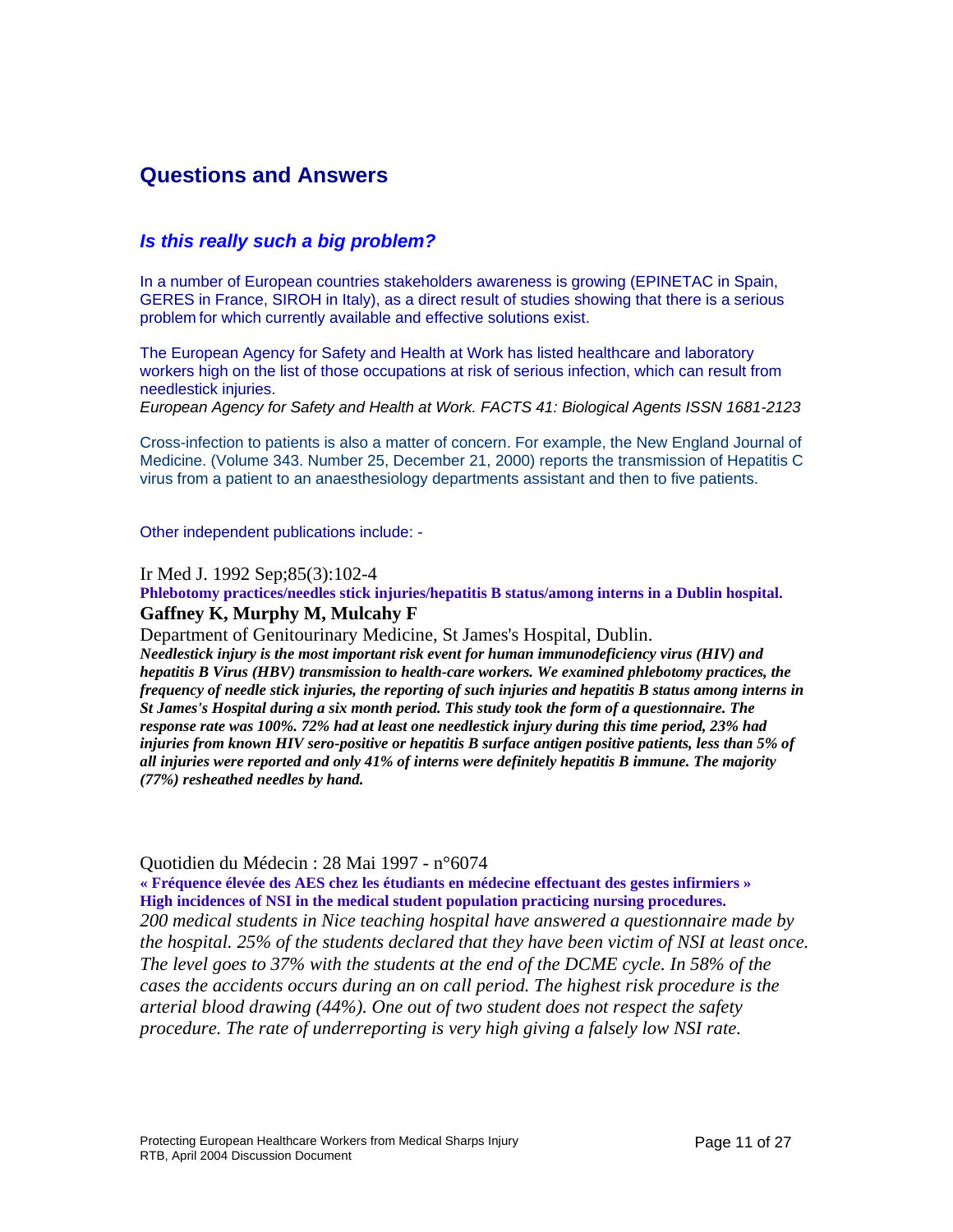### Le Point 22/11/2002 N° 1575 Page 90 **« Des chirurgiens à risque » Surgeons at risk**

*926 patients from the Institute hospitalier Jacque Cartier (Essone) have to undergo an HIV testing after it was discovered that a surgeon was sero positive. Blood transfusion lot have been tested and found non responsible for the contamination. According to a recent study the surgeons get injured in 11.7% of the cases and the rate goes up for thoracic surgery to 16.7%. This brings to three the number of patients contaminated by their doctors in France.* 

### BMJ 2001;322:397-398 (17 February)

**Exposure of healthcare workers in England, Wales, and Northern Ireland to bloodborne viruses between July 1997 and June 2000: analysis of surveillance data**

**Barry Evans, consultant epidemiologista, Winnie Duggan, research nursea, Juliet Baker, research nursea, Mary Ramsay, consultant epidemiologista, and Dominique Abiteboul, occupational physician, on behalf of the Occupational Exposure Surveillance Advisory Group**

*A total of 813 initial reports were received of exposure of healthcare workers to bloodborne viruses between July 1997 and June 2000: 725 reports of exposure to only one of the bloodborne viruses, 83 to two, and five to all three. After records with missing information were excluded, the most commonly reported exposed groups were nurses and midwives (45% (308/678) of the health professionals exposed) and doctors (38% (255/678)) (table), and percutaneous injuries were the most commonly reported type of exposure (70%). Six week follow up reports were received for 507 of the incidents. These recorded that 64% (323) involved exposure during a procedure, 20% (100) after the procedure but before disposal of equipment, and 13% (64) during or after disposal; in 4% (20) the nature of the incident was not reported. Post-exposure prophylaxis was recorded for 138 of the healthcare workers exposed to HIV: 43 were known to have fully completed four weeks of treatment, 19 workers completed the course for some drugs, and 38 completed none. In 38 workers post-exposure prophylaxis was started but the length of treatment was not recorded. Side effects caused by post-exposure prophylaxis were recorded in 77 healthcare workers. One transmission occurred among 293 exposures to HIV despite postexposure prophylaxis, and none in 462 exposures to hepatitis C virus. However, reports of follow up at six months have not been received for all of these.* 

Lot F Séguier JC, Fégueux S, Astagneau P, Simon P, Aggoune M et al, **Probable transmission of HIV from an orthopaedic surgeon to a patient in France.**  Ann Intern Med, 1999;130, 1-6.

There is a risk of healthcare worker transmission of bloodborne viruses to patients, and there have been a

number of published cases, such as a surgeon in France, who is thought to have acquired HIV

occupationally. 983 past patients were recalled for HIV testing, at substantial cost, both financial and

emotional, and one transmission from surgeon to patient was subsequently identified.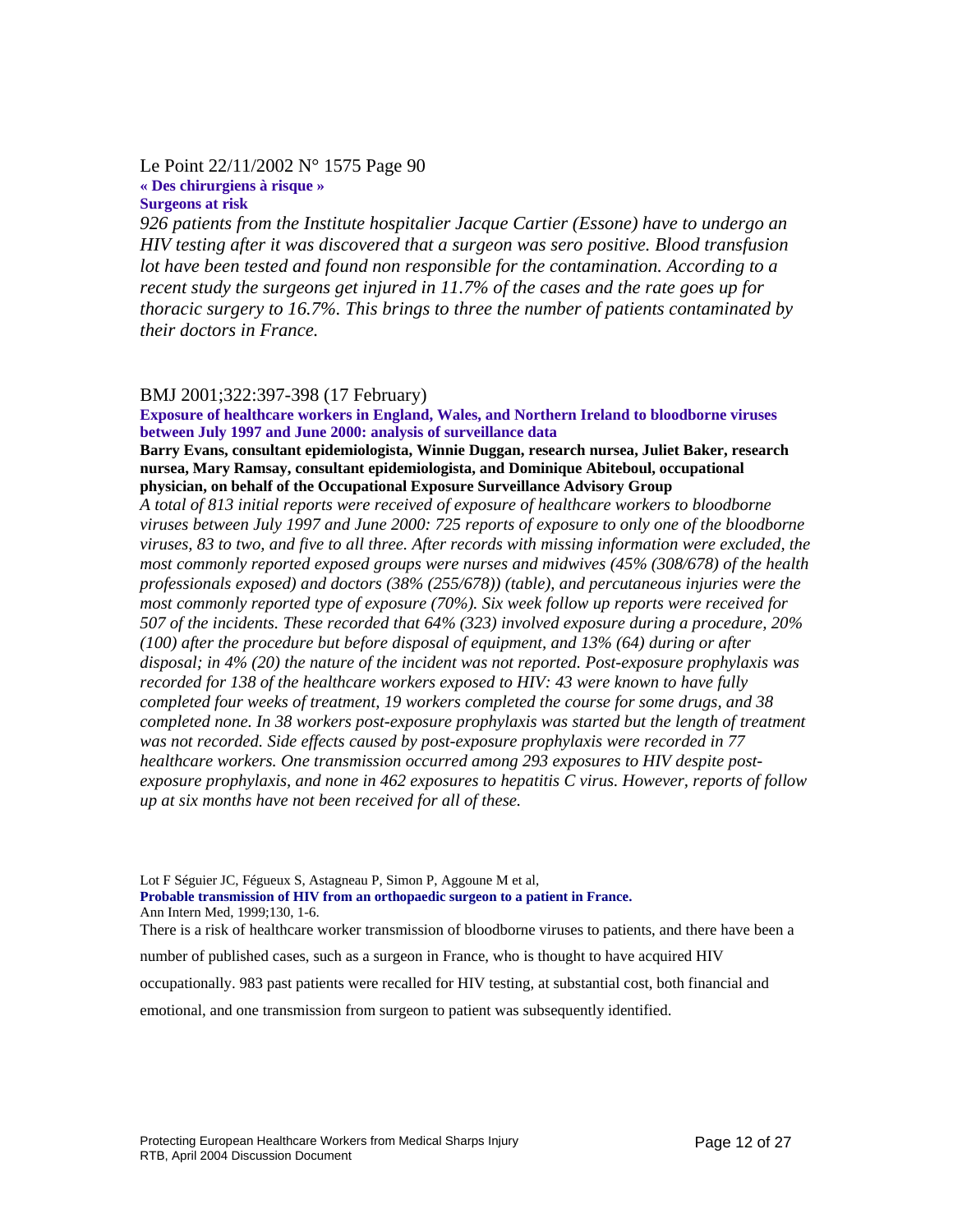### *Do the Preventive Measures Really Work?*

The public healthcare sector in France has been notable, and unusual, for its adoption of preventative measures, implementing improved education, procedures and safer technology, and, as such, is a source of reliable independent data regarding the effectiveness of these measures.

A recent French study showed that safety education and safer procedures (including disposal) can lead to a 59% reduction in sharps' injuries, and a combination of safety education, safer procedures and the use of medical devices incorporating needlestick/sharps protection technology can lead to an 84% to 100% reduction in the number of injuries (depending upon the application).

*(Ref. Advances in Exposure Prevention; vol. 3, no. 4; Libourne study GERES day 09/2001)* 

A four-year study of occupational blood and body fluids exposures in health care workers in Northern France, published in 2003, showed that widespread improvements in procedures and engineering controls were implemented in the Northern Francenetwork before and during the study period. Significant reductions were observed in reports of BBF exposures and Needlestick Injuries, particularly in nurses.

*Ref. Four-year surveillance from the Northern France network* 

*Am J Infect Control. 2003 Oct;31(6):357-63. Tarantola A, Golliot F, Astagneau P, Fleury L, Brucker G, Bouvet E; CCLIN Paris-Nord Blood and Body Fluids (BBF) Exposure Surveillance Taskforce.* 

Other studies by the GERES in France have shown a reduction from 0,26NSI/Year/nurse down to 0,06 NSI/year/nurse.

*(Abiteboul, 2002)* 

*Abiteboul D, Lolom I, Lamontagne F, Tarantola A, Deschamps JM, Bouve Et, and the GERES group. GERES (Groupe d'étude sur le risque d'exposition des soignants aux agents infectieux). AES : Peut on se protéger ? Enquête multicentrique sur les AES des infimier(e)s de Médecine et réanimation. GERES Day, Hospital Bichat June 2002 Paris.* 

A study from a group in Cannes (Louis, 2002) indicating that if all the elements of a safe practice are incorporated (best practices, education, individual protection and safety engineered devices) the reduction of needlestick injuries for phlebotomy can approach 100%! *Louis N, Vela G, Groupe Projet. Évaluation de l'efficacité d'une mesure de prevention des accidents d'exposition au sang au cours du prèlévement de sang veineux. Bulletin Épidémiologique Hebdomadaire 2002 ;51 : 260-261.*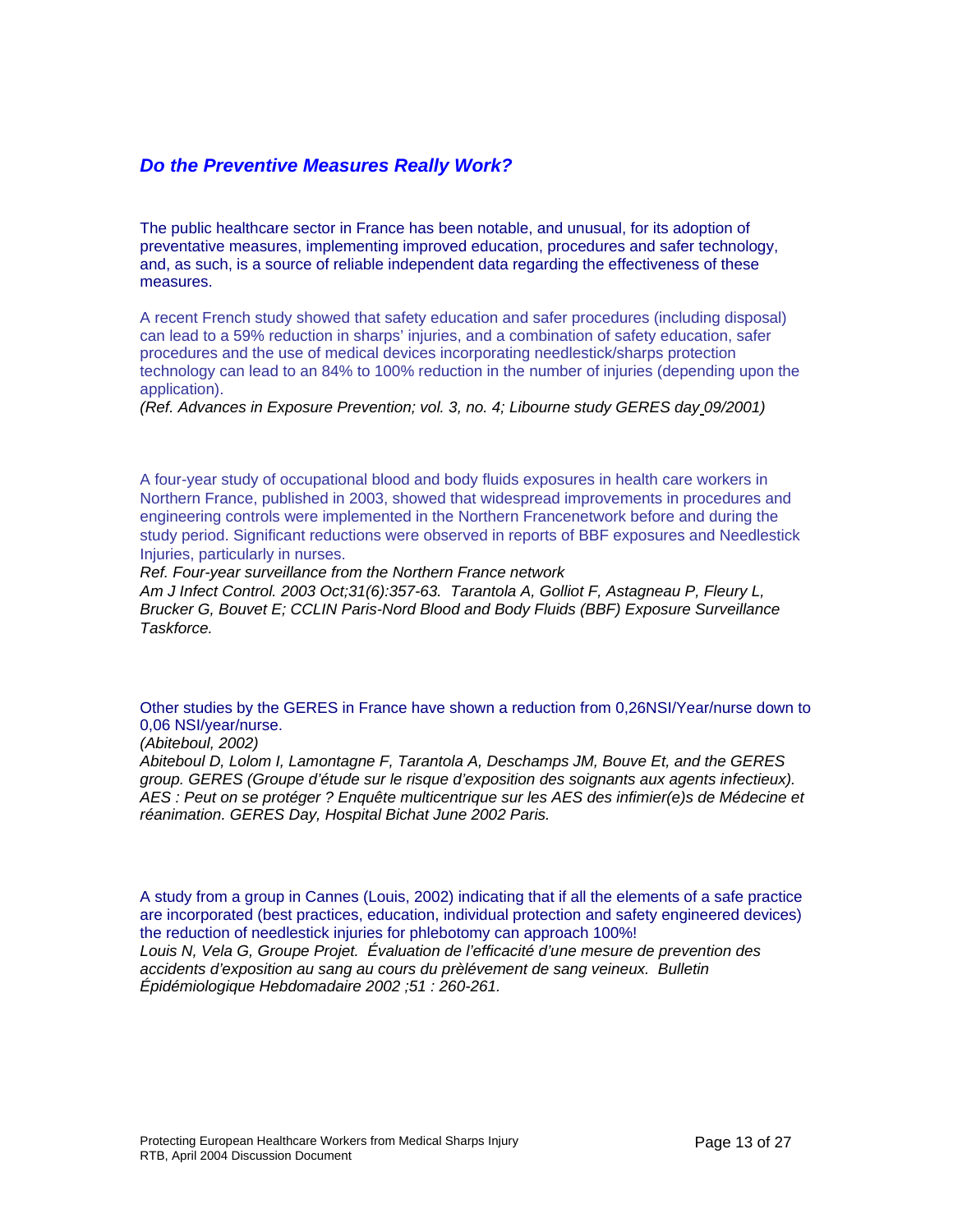#### Other independent studies include:

Le Bulleting du CCLIN Paris Nord N]19, Octobre 2001

**Resultats de la surveillance 1995-1998 des AES sur le reseau CCLIN Paris Nord Results of the accidental blood exposures monitoring from 1995 to 1998 in the Paris North CCLIN network.**

**A ; Tarantolla, F. Golliot, P. Astagneau, G. Brucker, E. Bouvet**, pour les correspondants du réseau AES CCLIN Paris Nord.

GERES (Groupe d'étude sur le risque d'exposition des soignants aux agents infectieux) Paris

[Article in French]

*54 hospitals participated for at least one year and 25 for the entire duration of the study (1995 - 1998). The study includes common denominators (number of admission in the hospitals or number of medical staff). Nurses, student's nurses and medical help declare 2/3 of the accidents. 77,7% of accidents are Needle sticks injuries, 11,2% are cuts and 10% are splashes. Blood drawing is sited in 24% of cases, injections in 14% and catheters in 10,3% of the cases. The increased awareness by nurses of accidental blood exposure risks creates a real safety culture. The combination of safety culture and availability of safety-engineered devices creates a drastic reduction in NSI and more generally in blood exposure accidents.*

Journal of Hospital Infection, Volume 55, Issue 4, December 2003, pages 290-294 **Preventability of percutaneous injuries in healthcare workers: a year-long survey in Italy. A. Castella, A. Vallino, P.A. Argentero and C.M. Zotti**

Dipartimento di Sanità Pubblica e di Microbiologia, Università degli Studi di Torino, Via Santena 5 bis, 10126, Torino, Italy

Ospedale di Rivoli - ASL 5, Strada Rivalta, 10098 Rivoli (Torino), Italy

*The aim of the study was to examine the preventability of percutaneous injuries either through the adoption of correct behaviour or by the use of needles with safety features. We analysed the report forms of occupational needlestick or sharps injuries in a sample of healthcare workers exposed to the risk of percutaneous injuries in the period between 1 June 2000 and 31 May 2001; the forms were returned to the regional SIROH (Italian Study on Occupational Exposure to HIV) centre in which all hospitals of the Piemonte region (Italy) participate. Percutaneous injuries caused by needles (injection, phlebotomy, infusion), suture needles and scalpels were analysed; three samples were extracted according to the type of device that caused the injury. In the sample of 439 needlestick-related percutaneous injuries, 74% were caused by incorrect health worker behaviour and 26% were unpreventable, seventy-nine percent of accidents caused by incorrect behaviour and 24% of accidents could have been prevented by using needles with safety features. In the sample of 221 suture needle and 114 scalpel injuries, incorrect health worker behaviour was identified in 26.2% and 14%, respectively, and unpreventable causes in 73.8% and 50.9%, respectively. A high rate of percutaneous injuries, especially those involving needles for injection, phlebotomy, infusion, and scalpels, could be prevented by adopting safe work behaviour practices and using personal protection equipment. The introduction of devices with safety features could lead to a significant reduction in the number of injuries from needles.*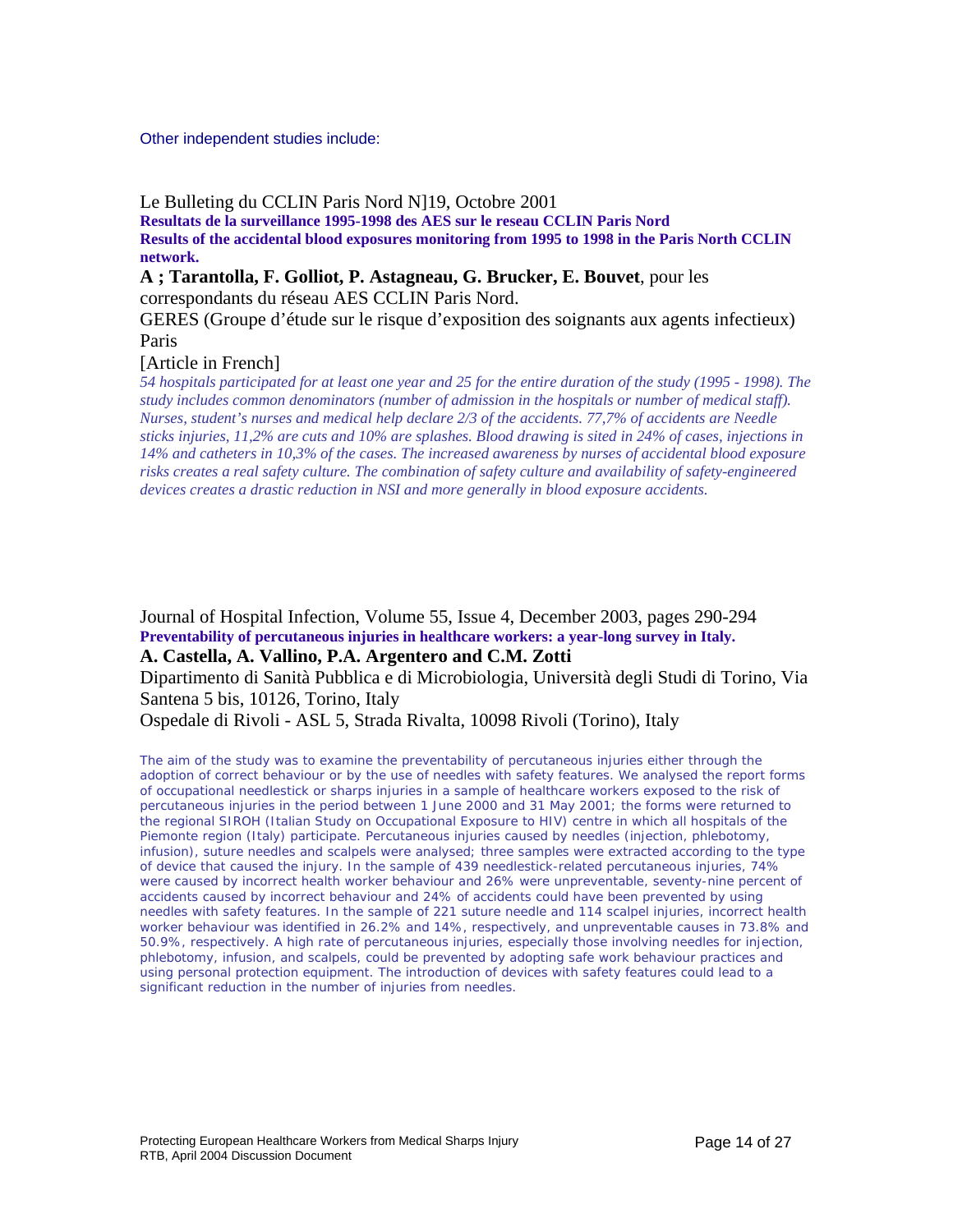Br Dent J 2001 Jan 27;190(2):88-92

**Introducing safety syringes into a UK dental school--a controlled study.**

### **Zakrzewska JM, Greenwood I, Jackson J.**

Oral Medicine Department, St. Bartholomew's and The Royal London School of Medicine and Dentistry. j.m.zak@mds.qmw.ac.uk

AIM: How an appropriate safety syringe was chosen, how the change-over to it was achieved and what outcome measures were used to measure the effectiveness of this change.

INTRODUCTION: One third of all reported sharps injuries in dental practice are due to the use of non disposable dental syringes with most injuries being sustained during removal and disposal of the disposable needle from the non-disposable syringe.

METHOD: After evaluation of all available disposable safety syringes they were introduced into a dental school after appropriate education of all staff and students. Risk management provided data on all reported needle-stick injuries in the dental school and a control unit using non disposable syringes for a period of two years.

RESULTS: Avoidable needle stick injuries reduced from an average of 11.8 to 0 injuries per 1,000,000 hours worked per year as compared with a control unit who reduced their frequency from 26 to 20 injuries per 1,000,000 hours worked. The cost of safety syringes is comparable to non-disposable syringes but the reduction in cost of management of needle stick injuries including the psychological effects are significant. CONCLUSION: Education plays a vitally important role in the effective implementation of the change to safety syringes which is advocated for all dentists.

### **Eliminating 'Sharps' Injuries Do the Preventive Measures Work?**

| <b>NSI</b><br><b>incidence</b>   | 1990 | 1992 | 2000 | $p(x^2 90 -$<br>2000) |
|----------------------------------|------|------|------|-----------------------|
| Nb/10 <sup>5</sup><br>procedures | 18,1 | 14,7 | 4,7  | P < 0.0001            |
| Nb/HCW/<br>year                  | 0.32 | 0,21 | 0,07 | P < 0,0001            |

### **GERES, France, Study. 1990 2000** (Public Hospitals)

*''This decrease in NSI is certainly due to better adherence to standard protection practices but the use of safety engineered devices has also had a major influence on the results"*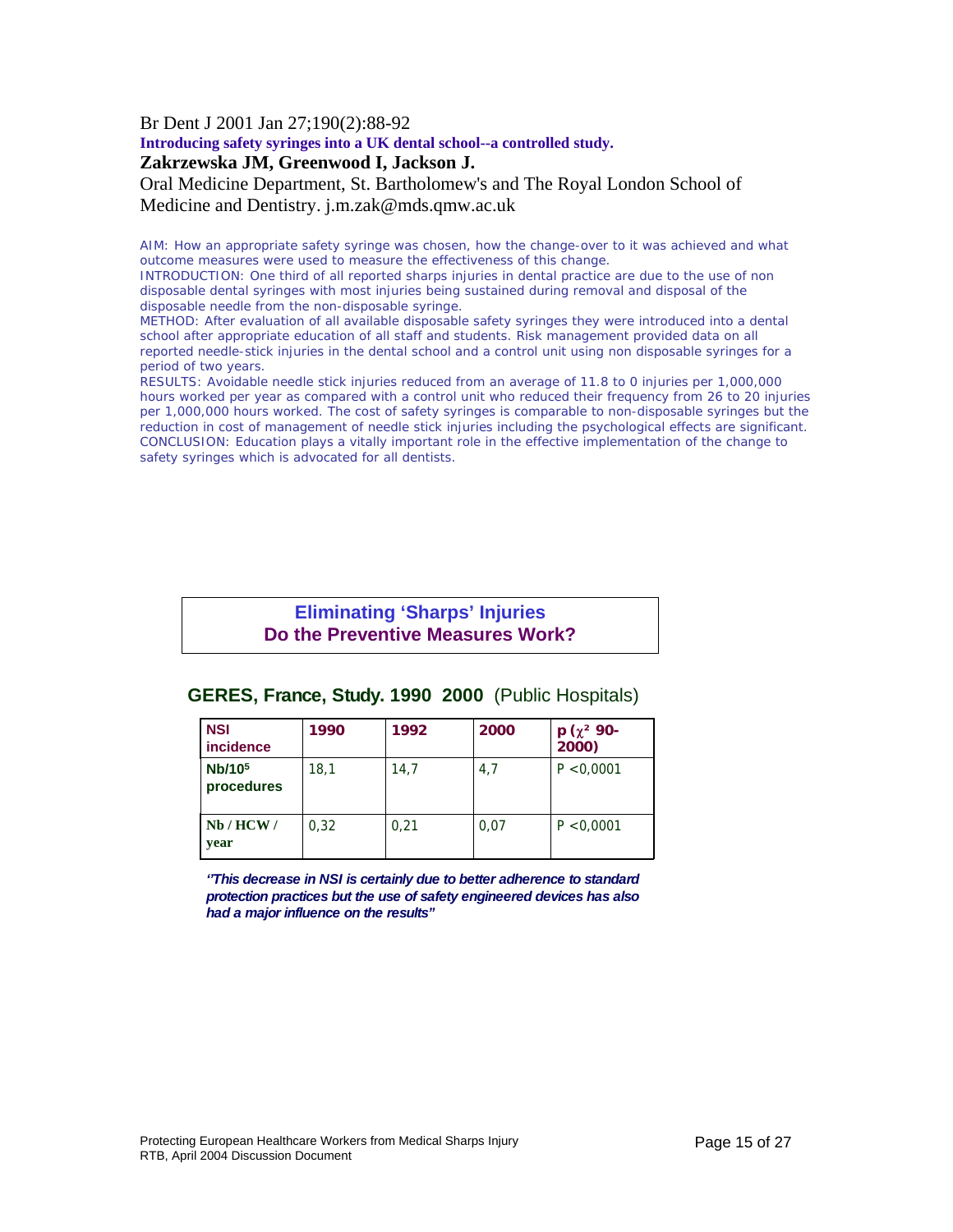### **Eliminating 'Sharps' Injuries Do the Preventive Measures Work?**

#### **GERES, France, Multi centric study 1990 to 2000, Results for 2000. NSI per system purchased. Safety vs Conventional**

| <b>Devices</b>       | Number of<br>system<br>purchased | <b>NSI</b> | $NSI/105$ system<br>purchased | P       |
|----------------------|----------------------------------|------------|-------------------------------|---------|
| <b>Catheters</b>     |                                  |            |                               |         |
| - safety             | 28010                            | 1          | 3.6                           |         |
| - conventional       | 107641                           | 17         | 15.8                          | 0.15    |
| <b>Wing sets</b>     |                                  |            |                               |         |
| - safety             | 146127                           | 7          | 4.8                           |         |
| - conventional       | 120674                           | 16         | 13.2                          | 0.03    |
| <b>Blood drawing</b> |                                  |            |                               |         |
| - safety             | 205929                           | 3          | 1.4                           |         |
| - conventional       | 122837                           | 6          | 4.9                           | 0.07    |
| <b>Total</b>         |                                  |            |                               |         |
| - safety             | 380066                           | 11         | 2.9                           |         |
| - conventional       | 351152                           | 39         | 11.1                          | < 0.001 |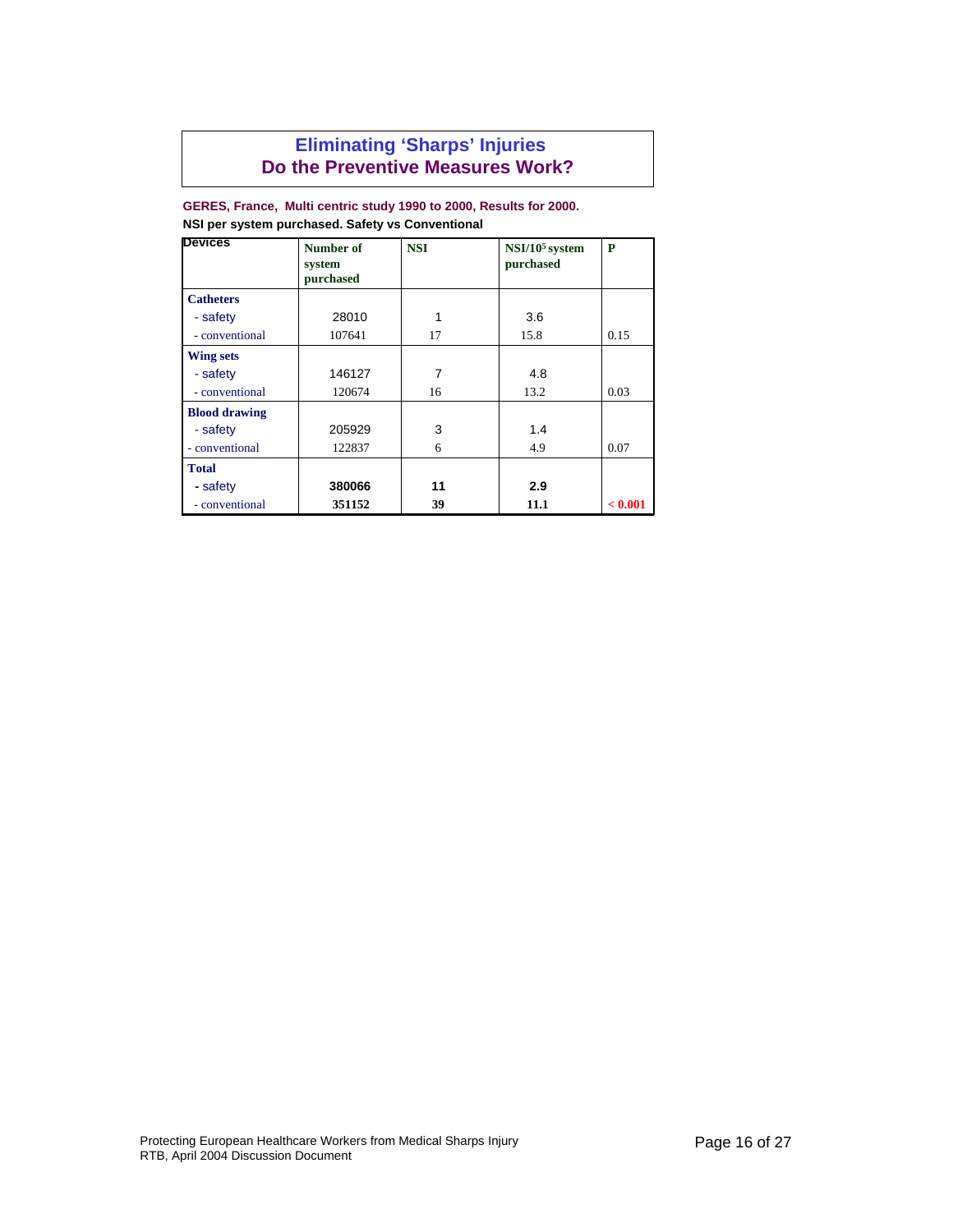### **A Selection of Typical National Data Regarding Needlestick Injury**

**UK Needlestick Injury Prevalence (Epinet** TM**) Jan 2002 to June 2002** 

| <b>Hospital ID</b>         | <b>Beds</b> | <b>Days</b> |         |     | Bed Days NSI's NSI's per year | NSI's / 100 Beds |
|----------------------------|-------------|-------------|---------|-----|-------------------------------|------------------|
| 103                        | 447         | 180         | 80460   | 31  | 62                            | 14               |
| 105                        | 550         | 180         | 99000   | 25  | 50                            | 9                |
| 106                        | 742         | 180         | 133560  | 43  | 86                            | 12               |
| 107                        | 760         | 180         | 136800  | 34  | 68                            | 9                |
| 108                        | 1192        | 180         | 214560  | 52  | 104                           | 9                |
| 112                        | 1009        | 180         | 181620  | 27  | 54                            | 5                |
| 114                        | 1222        | 180         | 219960  | 44  | 88                            | $\overline{7}$   |
| 116                        | 600         | 180         | 108000  | 36  | 72                            | 12               |
| 117                        | 410         | 180         | 73800   | 40  | 80                            | 20               |
| 121                        | 1526        | 180         | 274680  | 77  | 154                           | 10               |
| 123                        | 896         | 180         | 161280  | 26  | 52                            | 6                |
| 124                        | 900         | 180         | 162000  | 86  | 172                           | 19               |
| 125                        | 430         | 180         | 77400   | 34  | 68                            | 16               |
| 129                        | 451         | 180         | 81180   |     |                               | <b>Missing</b>   |
| 134                        | 600         | 180         | 108000  | 44  | 88                            | 15               |
| 135                        | 800         | 180         | 144000  | 84  | 168                           | 21               |
| 136                        | 557         | 180         | 100260  | 37  | 74                            | 13               |
| 145                        | 528         | 180         | 95040   | 45  | 90                            | 17               |
| 140                        | 1335        | 180         | 240300  | 59  | 118                           | 9                |
| 141                        | 1066        | 180         | 191880  | 101 | 202                           | 19               |
| <b>Totals</b>              | 16021       | 3600        | 2883780 | 925 | 1850                          | <b>See Below</b> |
|                            |             |             |         |     |                               |                  |
| Average per 100 beds 12.74 |             |             |         |     |                               |                  |

**Spain – Needlestick Injury Prevalence, 1997 – 2000 (EPINETEC)** 



Protecting European Healthcare Workers from Medical Sharps Injury RTB, April 2004 Discussion Document Page 17 of 27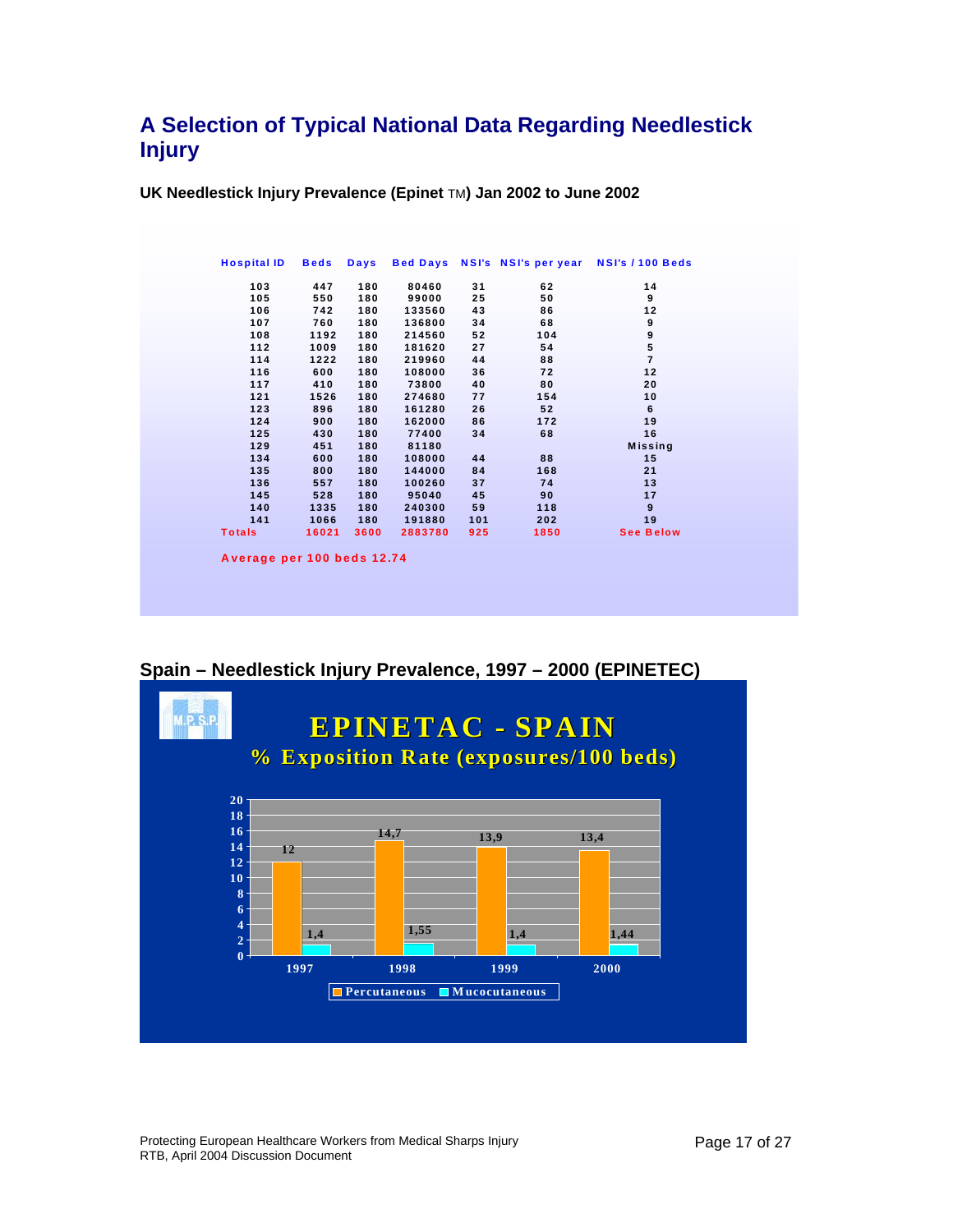### Job Category of Victims





Protecting European Healthcare Workers from Medical Sharps Injury RTB, April 2004 Discussion Document Page 18 of 27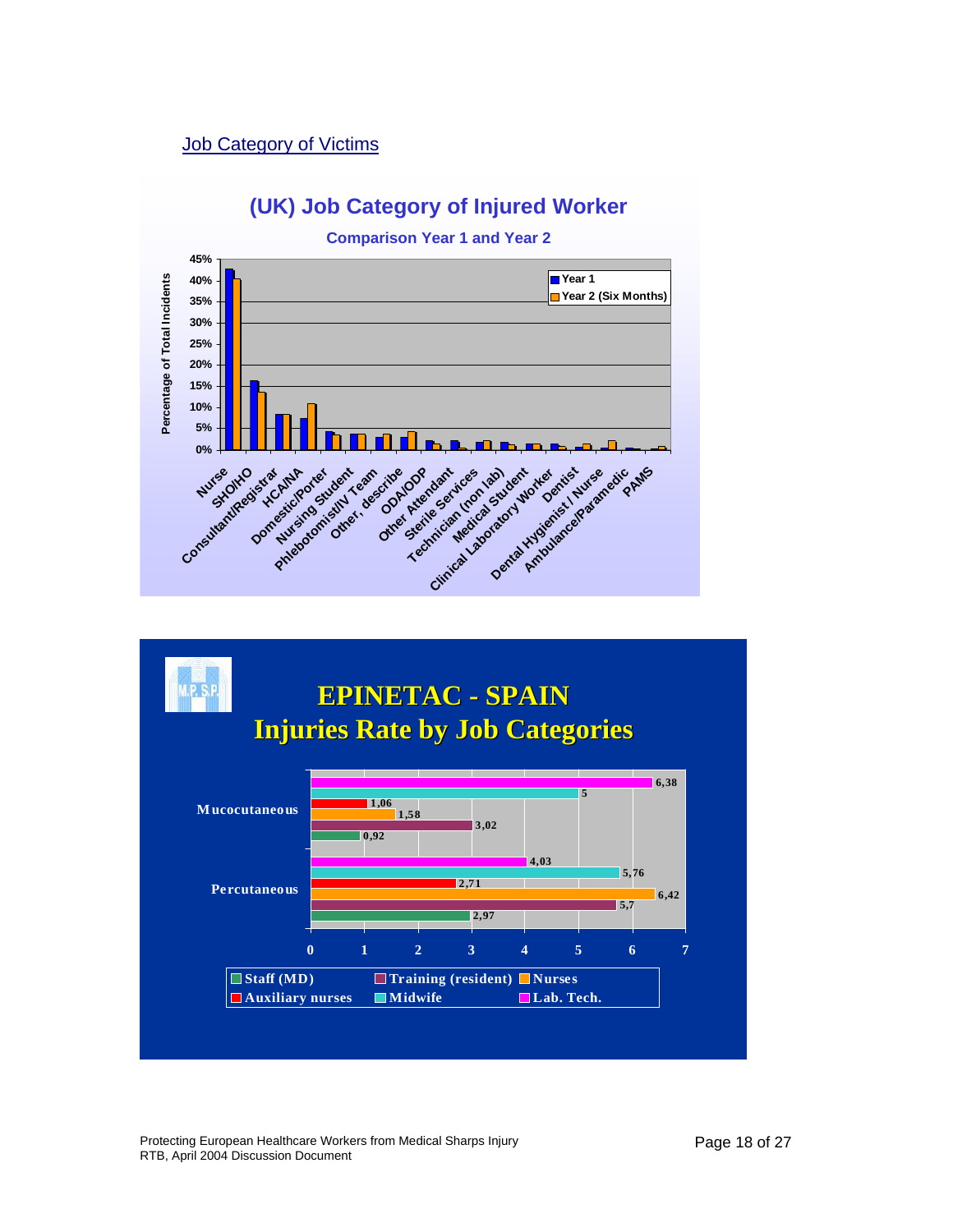### Original purpose of medical sharp causing injury





Protecting European Healthcare Workers from Medical Sharps Injury RTB, April 2004 Discussion Document Page 19 of 27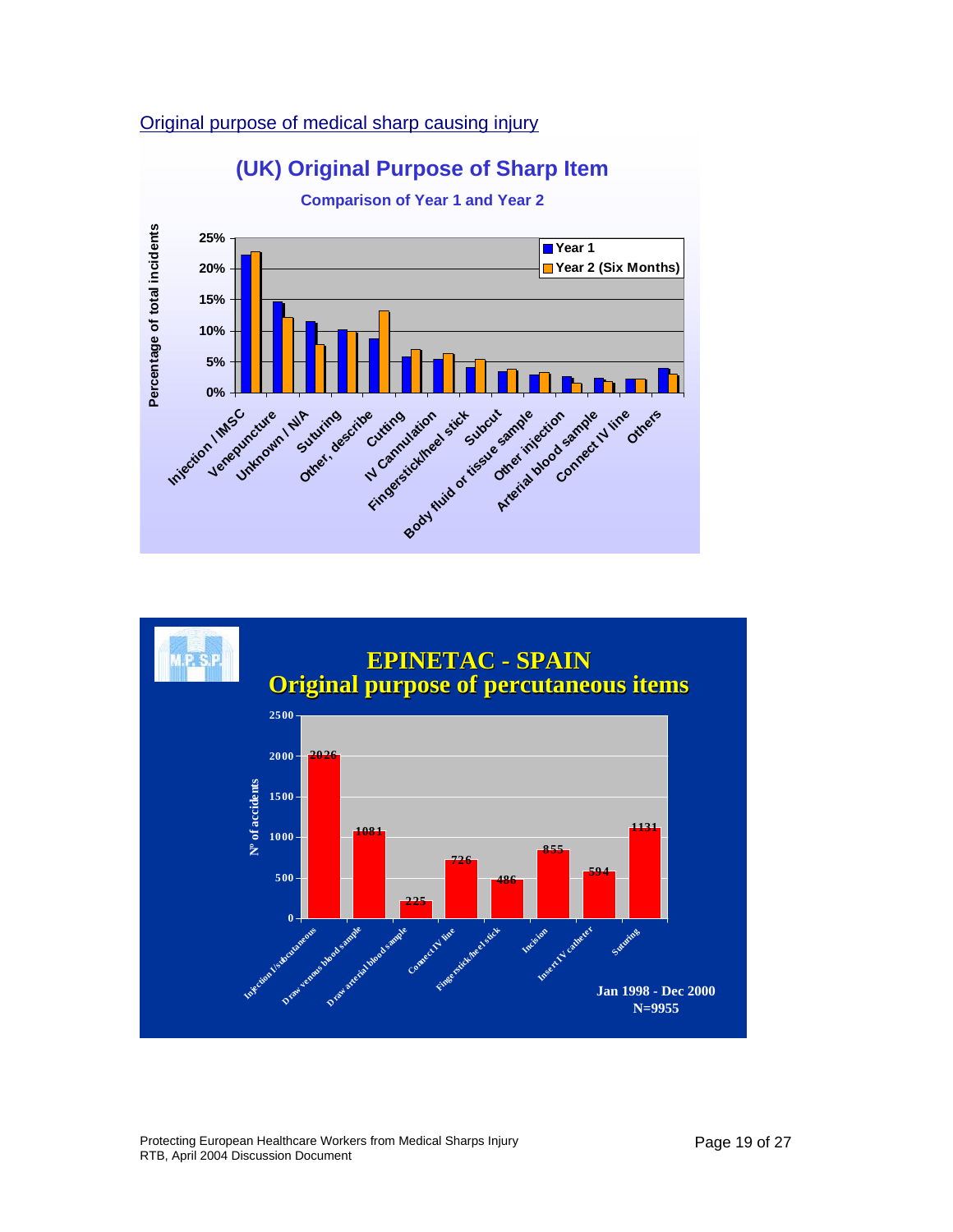### When Injury Occurred





Protecting European Healthcare Workers from Medical Sharps Injury RTB, April 2004 Discussion Document Page 20 of 27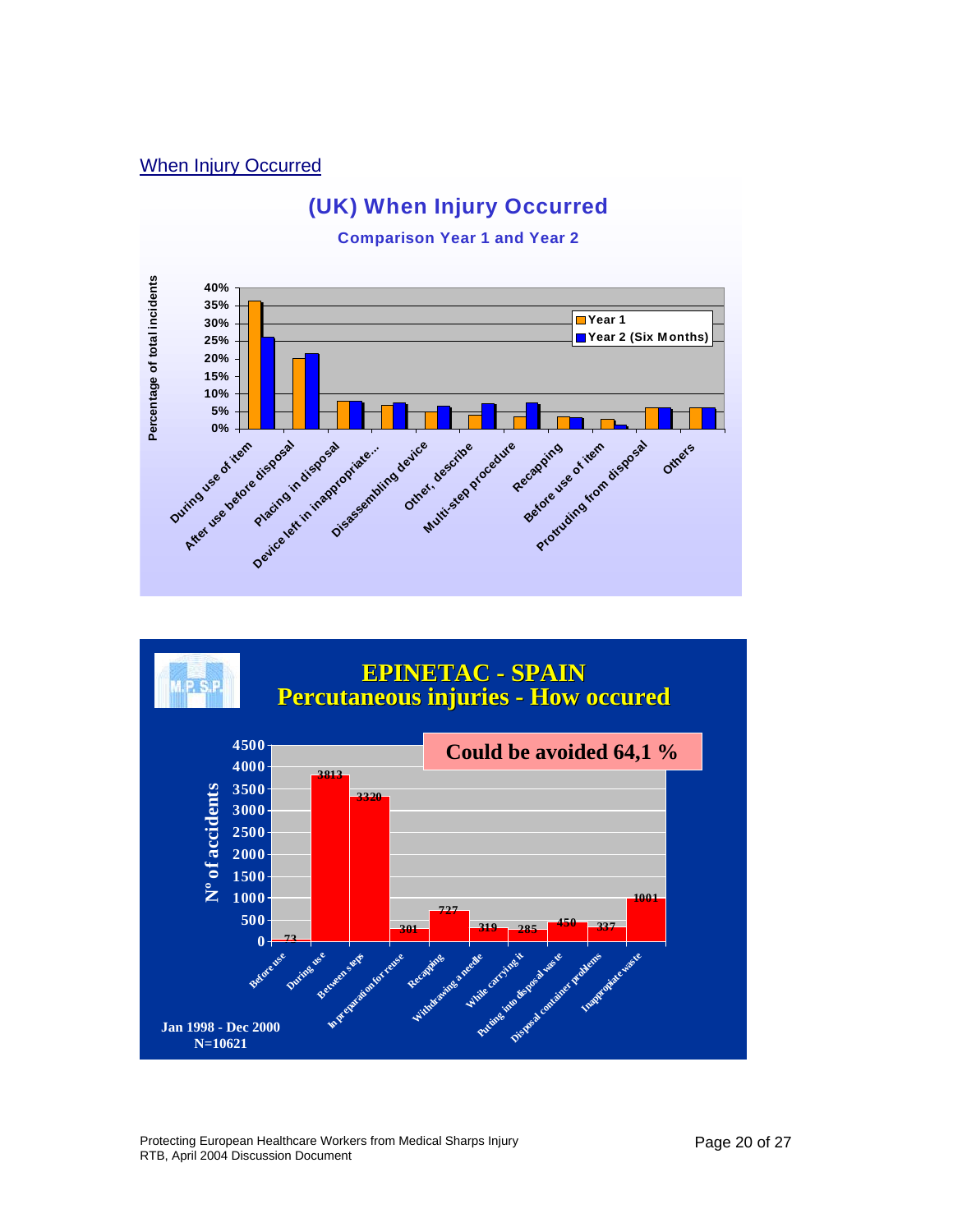### Type of device causing injury





Protecting European Healthcare Workers from Medical Sharps Injury RTB, April 2004 Discussion Document Page 21 of 27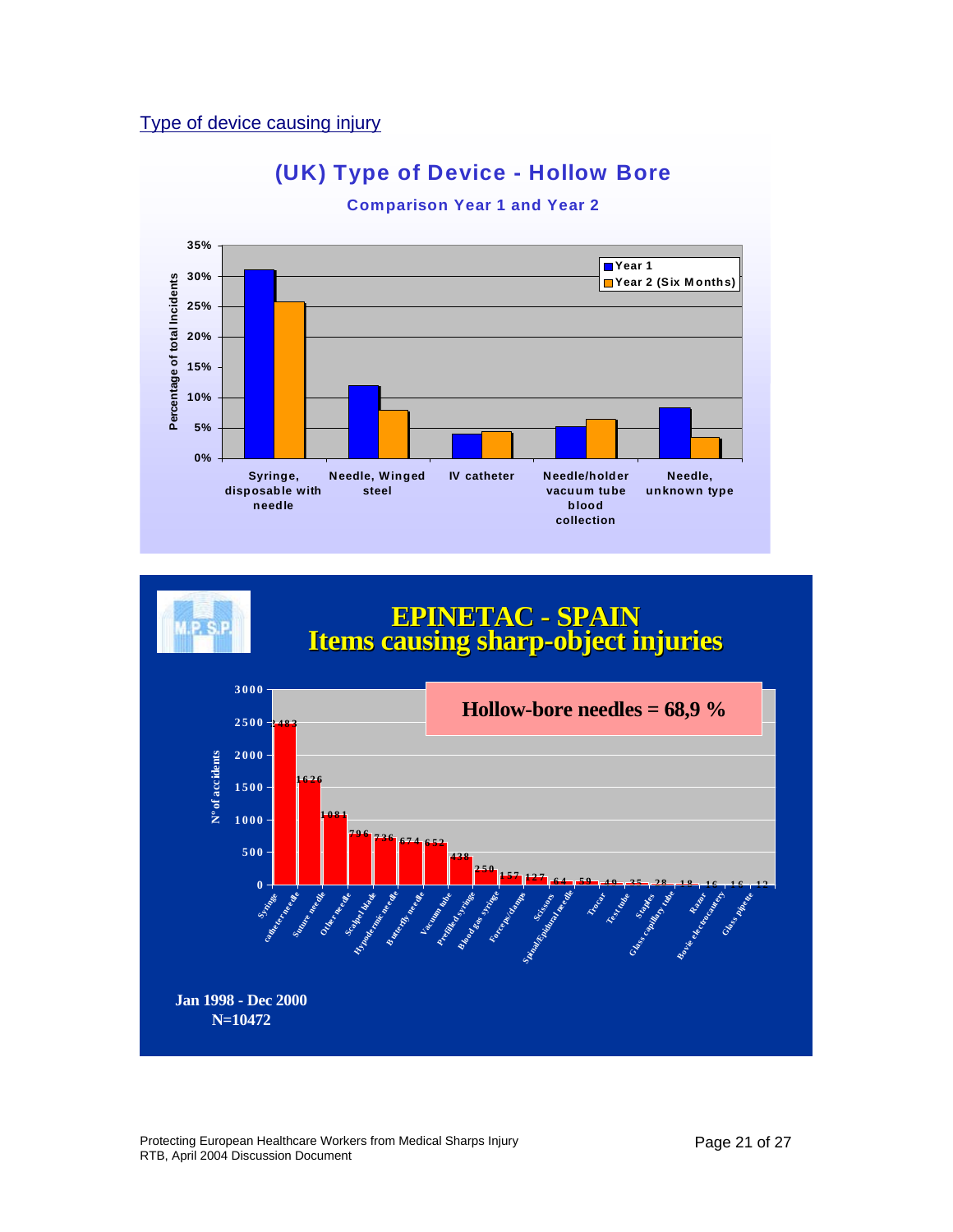

### Where Injury Occurred

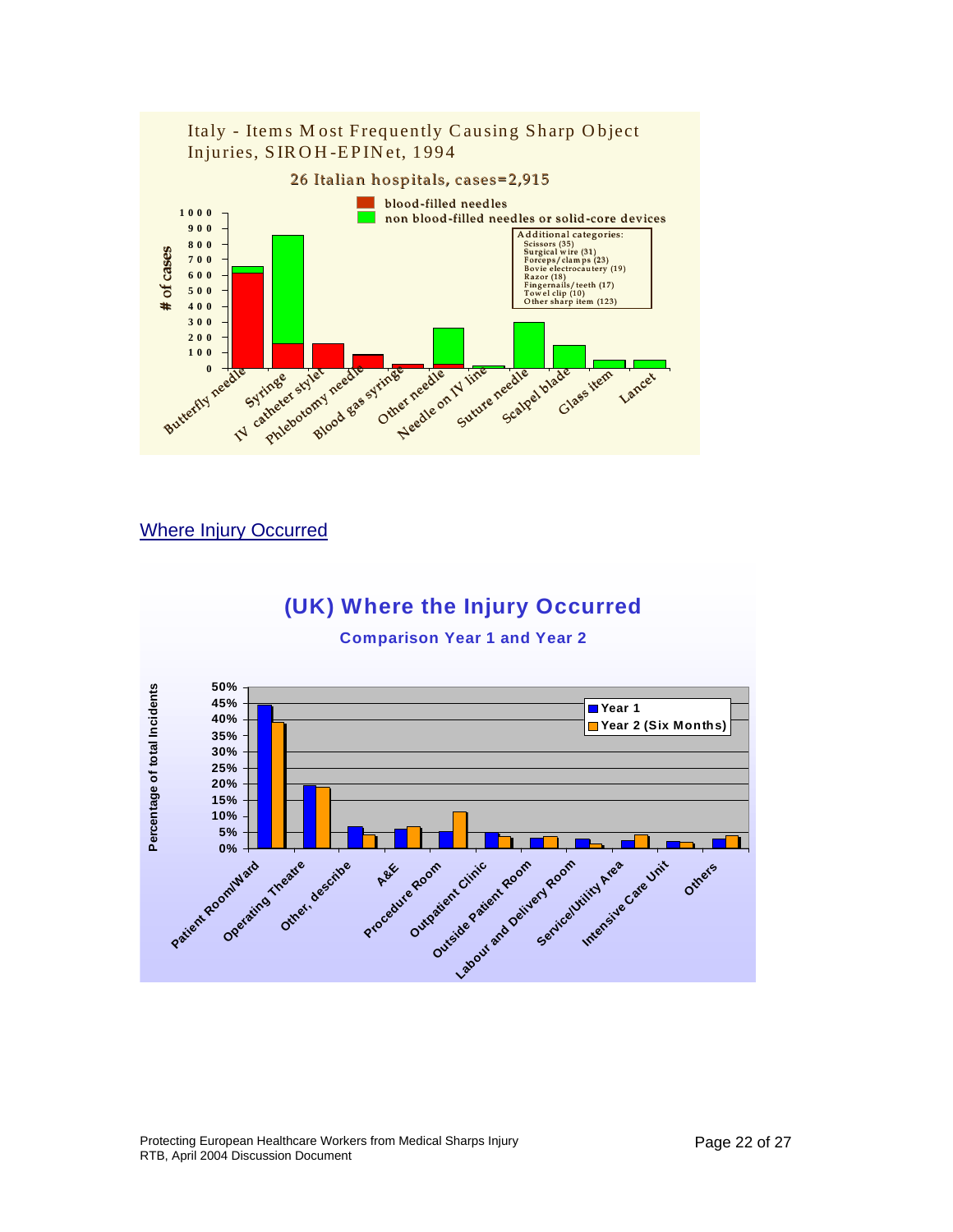

### Source patient status?



Protecting European Healthcare Workers from Medical Sharps Injury RTB, April 2004 Discussion Document Page 23 of 27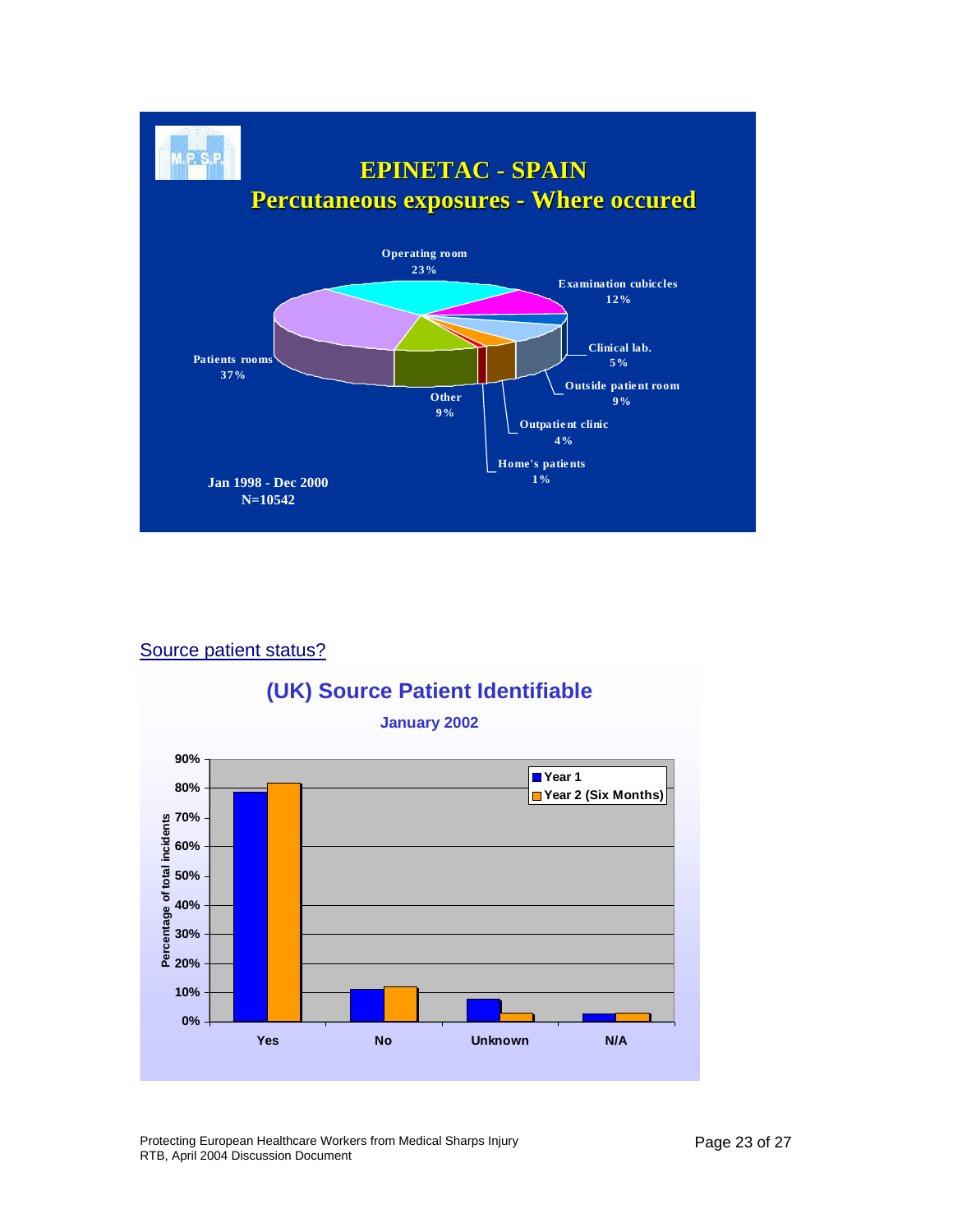

|            | <b>Knowledge Serologic Status Before Injuries</b><br>(Positive Sources) |                                                                  |  |            |  |
|------------|-------------------------------------------------------------------------|------------------------------------------------------------------|--|------------|--|
|            | <b>HCV Infection : YES 45%</b><br>$HCV + HIV$ coinfection : YES 70%     |                                                                  |  |            |  |
|            |                                                                         | Global HBV HIV                                                   |  | <b>HCV</b> |  |
| <b>YES</b> |                                                                         | 7 1 1 2 5 4 5 7 3<br>$(50.1\%)$ $(40.1\%)$ $(68.5\%)$ $(50.3\%)$ |  |            |  |
| NO         |                                                                         | 709 121 117 567<br>$(49.9\%)$ $(59.9\%)$ $(31.5\%)$ $(49.7\%)$   |  |            |  |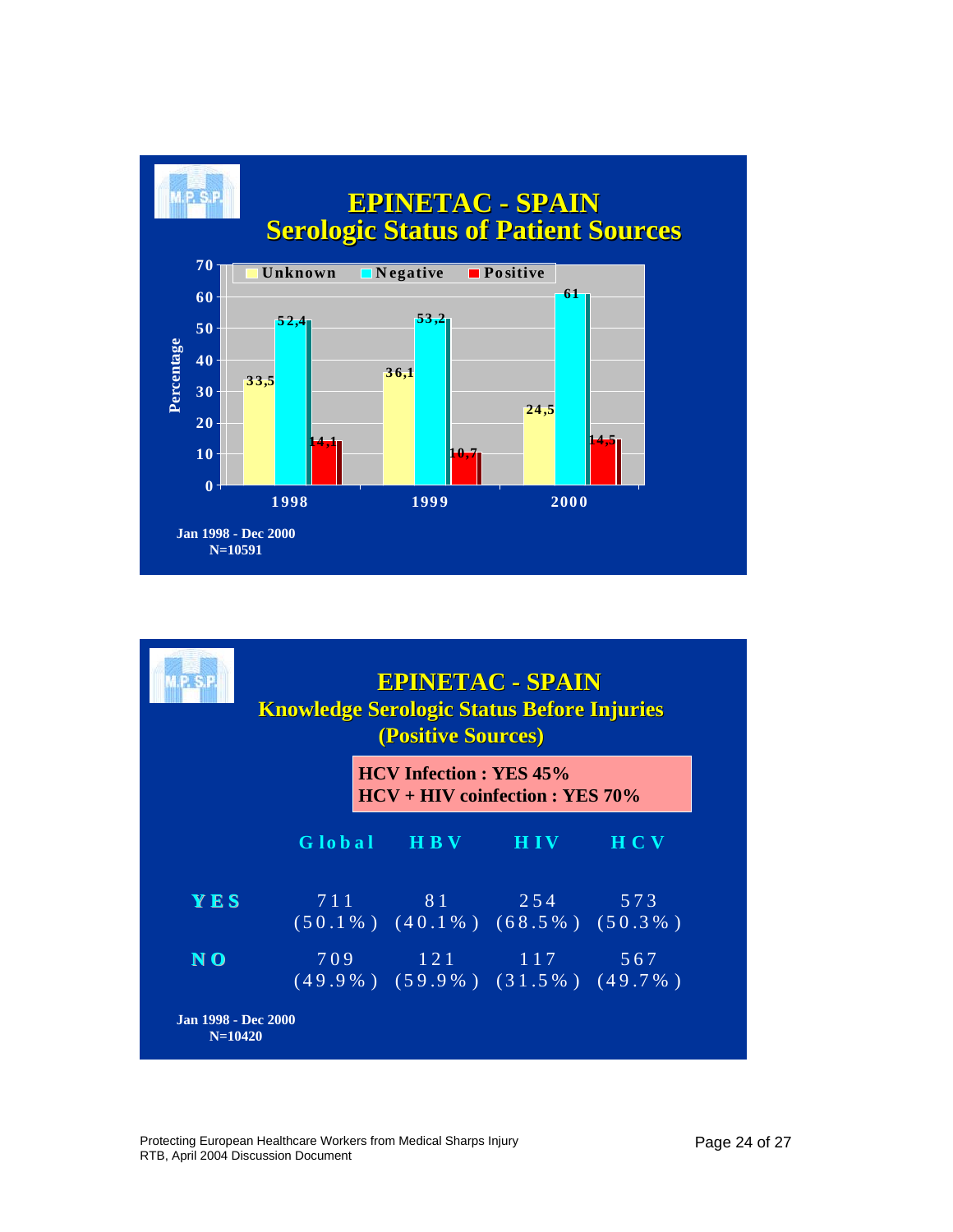|                                   | Needlesticks: What are the Risks?           |                                   |  |
|-----------------------------------|---------------------------------------------|-----------------------------------|--|
| • Source Patient Infection rates; |                                             |                                   |  |
|                                   | <b>SIROH</b> Italy 1994-1998: 22,923 Sticks |                                   |  |
| <b>HIV</b>                        | Pa tients<br>5.6%                           | <b>General Population</b><br>0.1% |  |
| <b>HBV</b>                        | 5.1%                                        | 1.0%                              |  |
| <b>HCV</b>                        | 21.2%                                       | 1 to 10%                          |  |
|                                   |                                             |                                   |  |
|                                   |                                             |                                   |  |
|                                   |                                             |                                   |  |
|                                   |                                             |                                   |  |
|                                   |                                             |                                   |  |

## **W hat are the risks from needlestick injuries?**

**R eported occupationally acquired HIV infection (O AI) by country S ource : U npublished P H LS Sum m a ry R eport 1 9 8 4 - 2 00 1**

| Region             |                | Definite OAI Possible OAI | Total          |  |  |  |
|--------------------|----------------|---------------------------|----------------|--|--|--|
| <b>Europe</b>      |                |                           |                |  |  |  |
| <b>France</b>      | 13             | 29                        | 42             |  |  |  |
| <b>Spain</b>       | 5              | 0                         | 5              |  |  |  |
| Italy              | 5              | 0                         | 5              |  |  |  |
| Germany            | 3              | 26                        | 29             |  |  |  |
| UK                 | 5              | 8                         | 13             |  |  |  |
| <b>Belgium</b>     | $\overline{2}$ | 1                         | 3              |  |  |  |
| <b>Switzerland</b> | $\overline{2}$ | 1                         | 3              |  |  |  |
| Netherlands        | 0              | $\overline{2}$            | $\overline{2}$ |  |  |  |
| Denmark            | ი              | 1                         |                |  |  |  |
| <b>Total</b>       | 35             | 68                        | 103            |  |  |  |
|                    |                |                           |                |  |  |  |
| <b>USA</b>         | 55             | 136                       | 191            |  |  |  |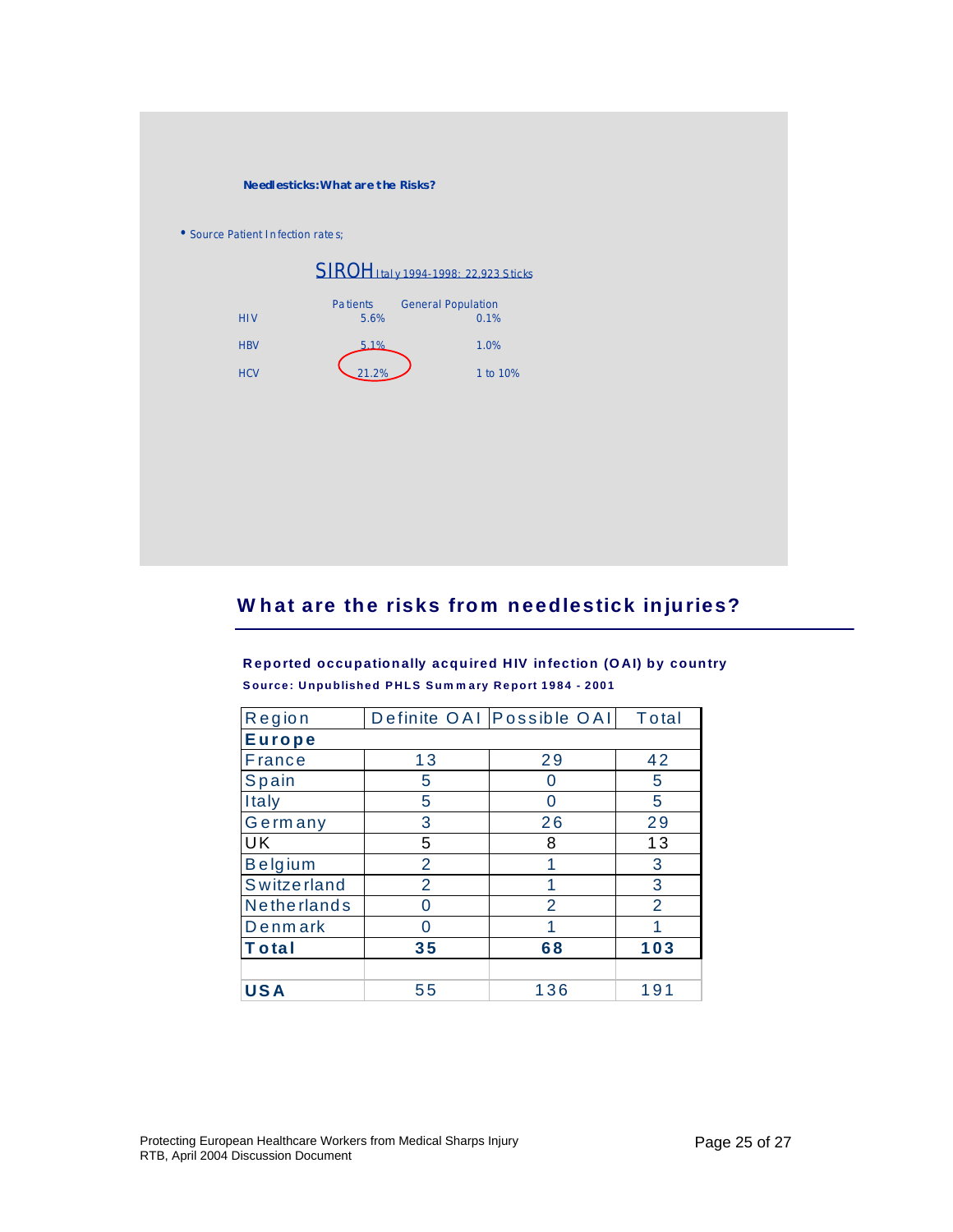### **A Call for Action to Protect Europe's Healthcare Workers**



**Standing Committee of Nurses of the EU (PCN)**



**European Federation of Public Service Employees (EUROFEDOP)**



**European Dialysis and Transplant Nurses Association / European Renal Care Association (EDTNA/ERCA)** *EDTNA /ERCA*



**The International Alliance of Patients' Organisations (IAPO)**



**European medical technology association**



**European Institute of Medicine (EOM)**



**European Medical Association (EMA)**